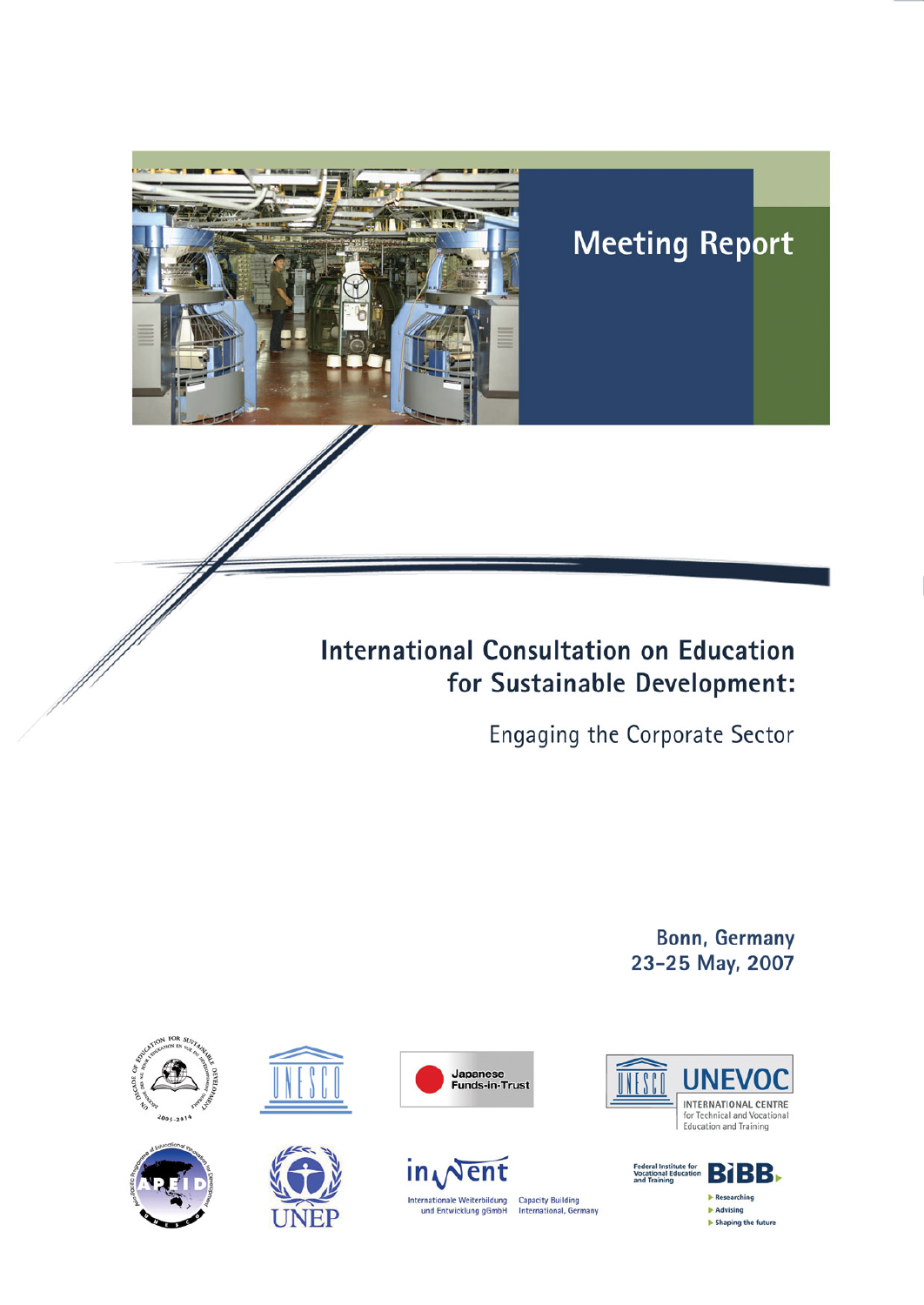**Engaging the Corporate Sector**

#### Organised by

UNESCO DESD Secretariat (Paris), in partnership with UNESCO-UNEVOC International Centre (Bonn)

Supported by the Japanese Funds-in-Trust for ESD and in association with UNESCO Regional Bureau for Asia (Bangkok) UNEP (Nairobi), InWEnt (Bonn) and BIBB (Bonn)

For Further Information

UNESCO-UNEVOC International Centre for Technical and Vocational Education and Training UN Campus, Hermann-Ehlers-Str. 10 53113 Bonn Germany Phone: +49 228 815-0100 Fax: +49 228 815-0199 info@unevoc.unesco.org http://www.unevoc.unesco.org

Cover Photo © International Labour Organization / Crozet M. All Rights Reserved ©UNESCO 2008

The designations employed and the presentation of material throughout this publication do not imply the expression of any opinion whatsoever on the part of UNESCO concerning the legal status of any country, territory, city or area of its authorities, or concerning its frontiers or boundaries.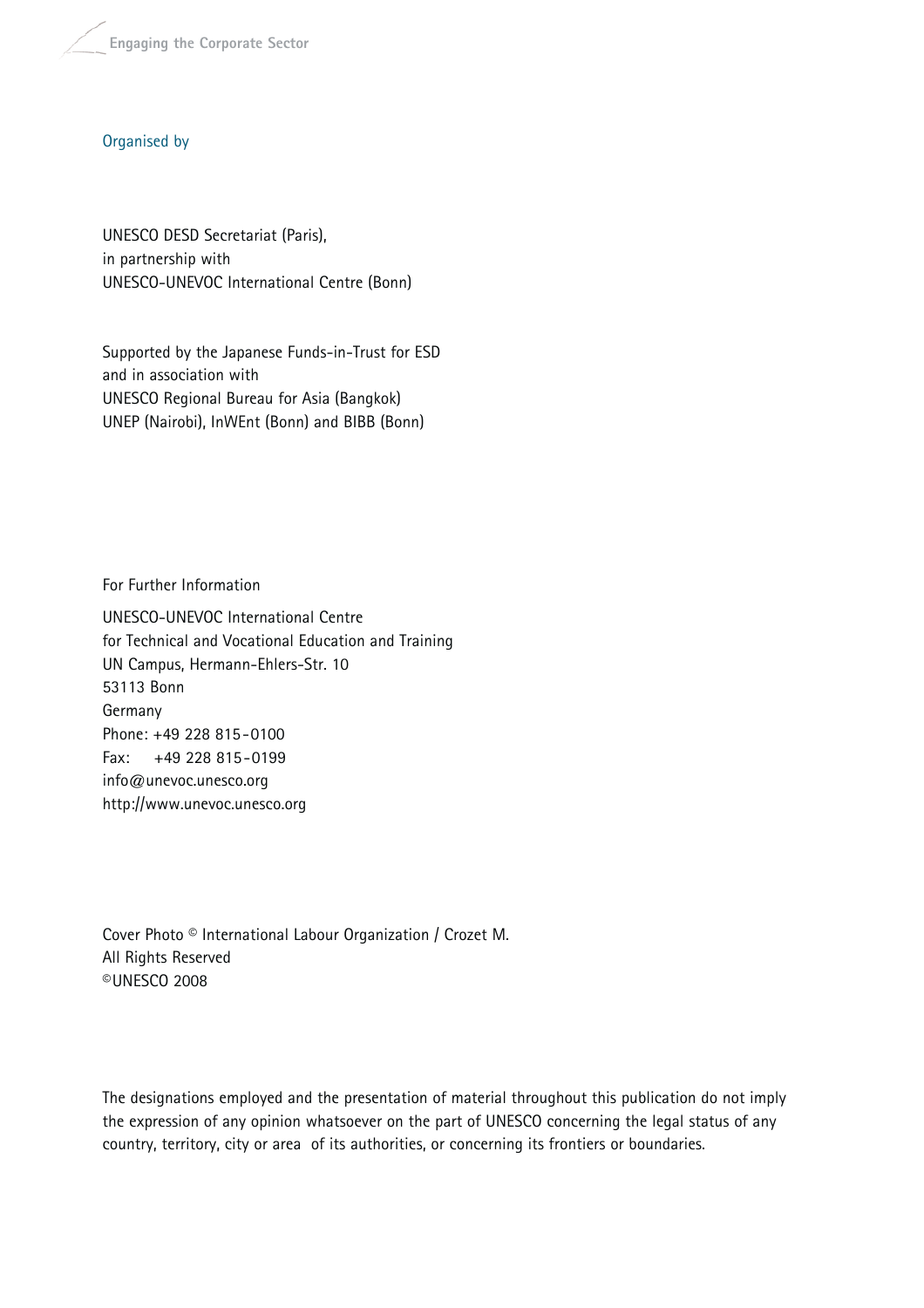## **Table of Contents**

| Introduction                    |                |
|---------------------------------|----------------|
| Objectives and Planned Outcomes | $\overline{2}$ |
| Attendance                      | 3              |
| Programme                       | 3              |
| <b>Workshop Discussions</b>     | 5              |
| Report 1                        | 5              |
| Report 2                        | 10             |
| Conclusions                     | 12             |
| Annexes                         | 13             |
| I - Participant List            | 13             |
| II- Programme                   | 17             |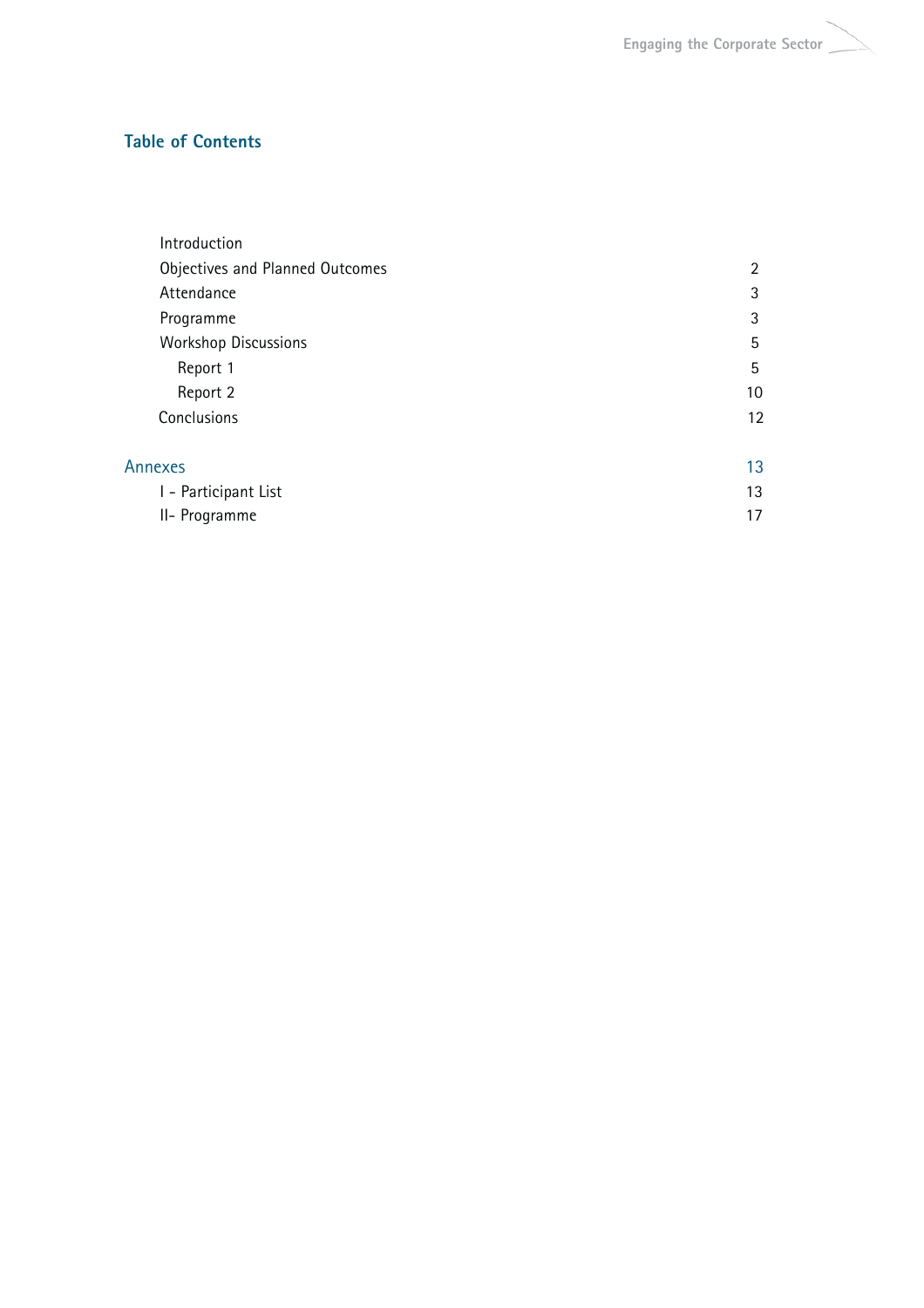## **Introduction**

Many initiatives undertaken by businesses and their partners in the area of sustainable development can contribute considerably to the area of Education for Sustainable Development. In particular, sustainable business models resulting in the improvement of the quality of local life, sustainable supply chain management, corporate social responsibility (CSR) initiatives and development of local sustainable development initiatives could inform educational practices of business schools, training provided by companies, labour unions, NGOs and other business-related organizations. (UNESCO-APEID, 2006)

A key outcome of the 2002 World Summit on Sustainable Development was the establishment of a special United Nations Decade of Education for Sustainable Development (DESD) from 2005 to 2014. The primary goal of the DESD is making sustainable development central to all education and training in all sectors by refining and promoting the transition to a sustainable future through all forms of education, public awareness and training. UNESCO was designated the lead UN agency for the Decade and has catalysed key initiatives in all parts of the world. For example, in October 2004, UNESCO hosted an International Experts' Meeting on "Learning for Work, Citizenship and Sustainability" in Bonn, Germany. Recognizing the need for a new paradigm of both development and learning for the world of work, this meeting declared education and training for and through the workplace to be the "master key that can alleviate poverty, promote peace, conserve the environment, improve the quality of life for all and help achieve sustainable development". The responsibilities of national systems for Technical and Vocational Education and Training (TVET) in advancing sustainable development through workforce development were discussed at follow-up meetings in Thailand (2005) Bahrain (2005) and Vietnam (2006). This meeting is the result of UNESCO's appreciation of the importance of the corporate sector in promoting sustainable development and its wish to engage more closely with business and industry to explore ways in which learning-based approaches to sustainable development can be integrated into their training and capacity building programmes.

The meeting was organized by the UNESCO DESD Secretariat (Paris) in partnership with UNESCO-UNEVOC International Centre (Bonn) and in collaboration with several partners, including: the UNESCO Asia-Pacific Programme of Educational Innovation for Development (APEID), the United Nations Environment Programme (UNEP), and InWEnt and BIBB from Germany.

Companies with a strong record of engagement in education and training for sustainable development were invited to attend this meeting and to present case studies of their activities in these areas. This included such activities as providing corporate training programmes for employees, establishing training programmes for clients and employees of firms along their supply chains, partnering local organisations to provide community information and education programmes, and/or assisting schools, TVET institutions and universities with sustainability related teaching.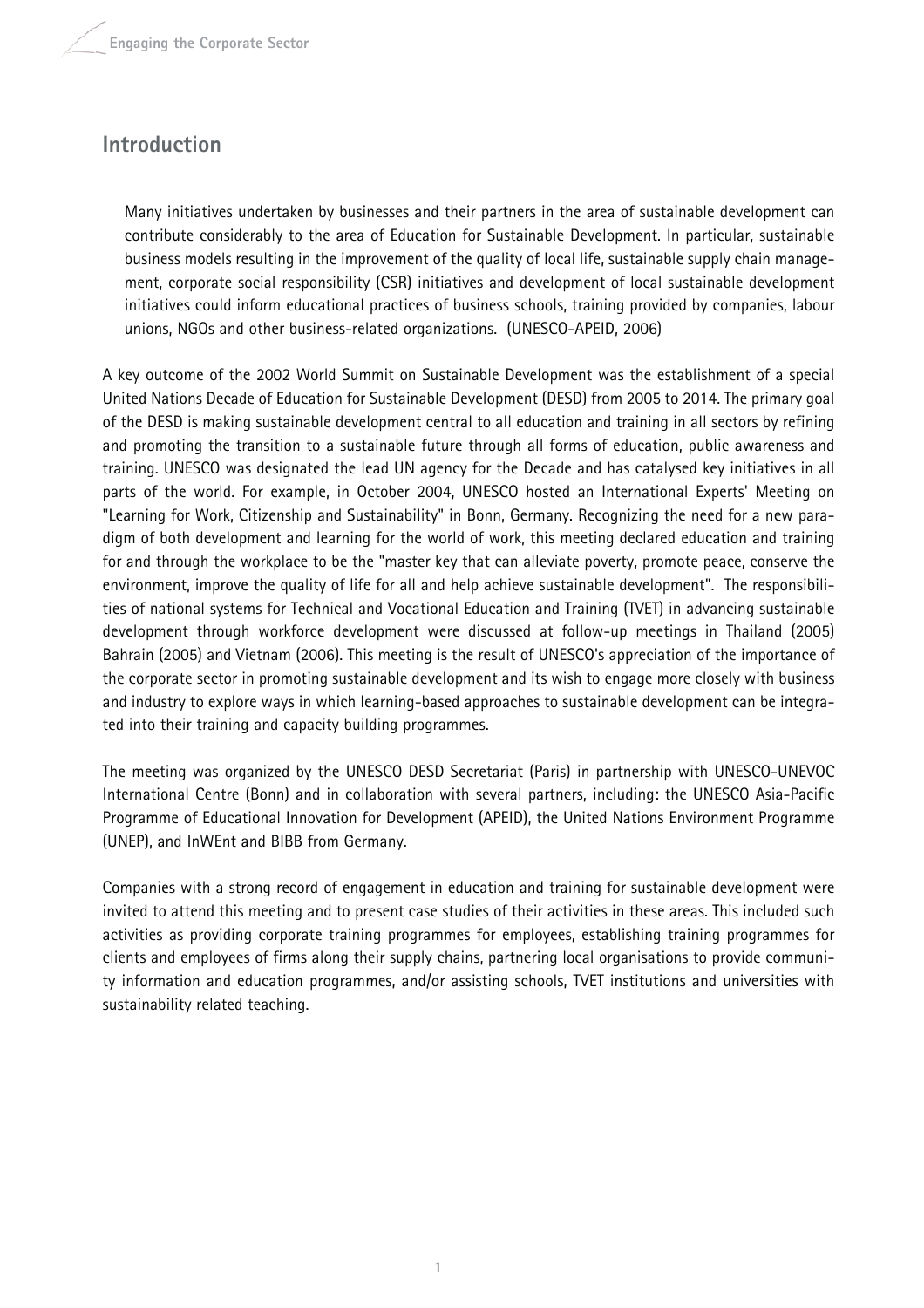## **Objectives and Planned Outcomes**

The United Nations Decade of Education for Sustainable Development provides a framework through which the corporate sector can engage in a collaborative exploration with UNESCO to develop innovative approaches to Corporate Social Responsibility and Corporate Sustainability through education, training and capacity building with particular reference to skills development for employability and citizenship. The Consultation was organized in order to advance and initiate such collaboration. To this end, the objectives of the Consultation were:

- 1. To initiate dialogue with the corporate sector to explore a partnership framework for collaboration in the use of learning-based approaches to achieving sustainable development.
- 2. To provide a forum for sharing the experiences of the corporate sector in education and training for sustainable development via invited case studies.
- 3. To discuss the presented case studies to identify:
	- > the range of modalities utilized in the three key aspects of corporate sector involvement in Education for Sustainable Development (ESD),
	- > the motivations, opportunities and drivers underlying corporate sector involvement in ESD,
	- > the learning outcomes identified in evaluations of the exemplar case studies,
	- > the corporate and broader sustainability benefits of corporate sector involvement in ESD,
	- > the barriers faced in the exemplar case studies and ways in which they are addressed, and
	- > lessons for other firms to guide their future involvement in Education for Sustainable Development.

The partners who organised the Consultation had a range of possible outcomes in mind, including:

- 1. Recommendations for initiating partnerships to advance the use of learning-based approaches to sustainable development within and by the corporate sector.
- 2. A high profile book of the case studies and analyses from the meeting for international distribution to corporate sector associations, companies, governments, business schools, and across the UN network
- 3. The development of guidelines, briefing materials and prototype capacity building programmes that can be used to broaden the use of learning-based approaches to sustainable development within and by the corporate sector, especially in developing countries.
- 4. Establishment of learning networks within and across companies to provide capacity building for inte grating the use of learning-based approaches to sustainable development into core business strategy.
- 5. Plans for regional follow-up and training programmes to build capacity at more local levels.

The Recommendations from the Consultation (Section 6) included these and several other possible activities.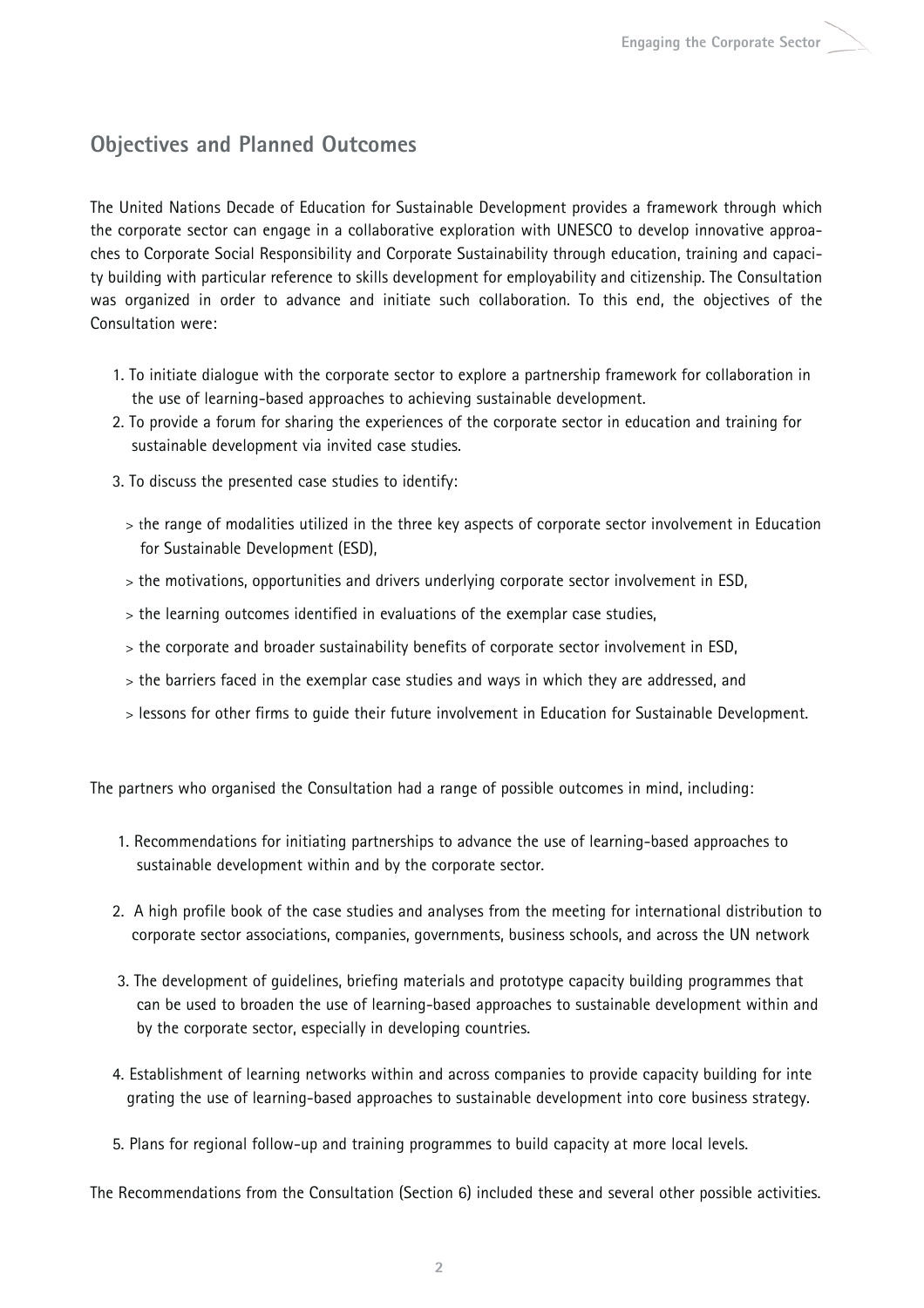## **Attendance**

Participation in the Consultation was by invitation and included representatives of organisations with a strong record of providing education and training programmes to promote the sustainable development and corporate social responsibility goals of their firms, their suppliers and the communities with which they engage. These representatives included some owner-founders of firms and CEOs, while others held positions as directors/managers of corporate social responsibility and sustainability divisions, as human resource management and training leaders, as well as consultants who work in the area of Education for Sustainable Development for the companies. Yet others were representatives of industry associations, training institutes, research centres and international business councils that provide networking, training and capacity building for members of the corporate sector.

A list of all participants is provided in Annex I.

## **Programme**

A copy of the programme of the Consultation is provided in Annex II. It shows that the meeting was structured as a dialogue for the sharing and analysis of case studies presented by the invited corporate sector.

The Consultation opened on Wednesday 23 May 2007 with presentations by Rupert Maclean (Director, UNESCO-UNEVOC International Centre, Bonn), Mark Richmond (Director, Division for the Coordination of United Nations Priorities in Education, UNESCO, Paris), Akpezi Ogbuigwe (Head, Environmental Education & Training, United Nations Environment Programme (UNEP), and H.E. Soichiro Tanaka (Deputy Minister of Education, Culture, Sports, Science and Technology, Ministry of Education, Culture, Sports, Science and Technology (MEXT), Japan).

This was followed by three keynote addresses that established the conceptual framework for the meeting and set out the challenges that would be analysed through plenary and small group discussion. The keynote addresses were:

- > Towards a Sustainable Future: The Contributions of the Corporate Sector, Katherine Madden, World Business Council for Sustainable Development (WBCSD), Switzerland
- > Education, Training and Capacity Building for Sustainable Development in the Context of Developing Countries with Particular Reference to Involvement of the Corporate Sector, Harry Stolte, InWEnt, Germany
- > The Role of Education, Training and Capacity Building for Sustainable Development in the World of Work, Rupert Maclean, UNESCO-UNEVOC.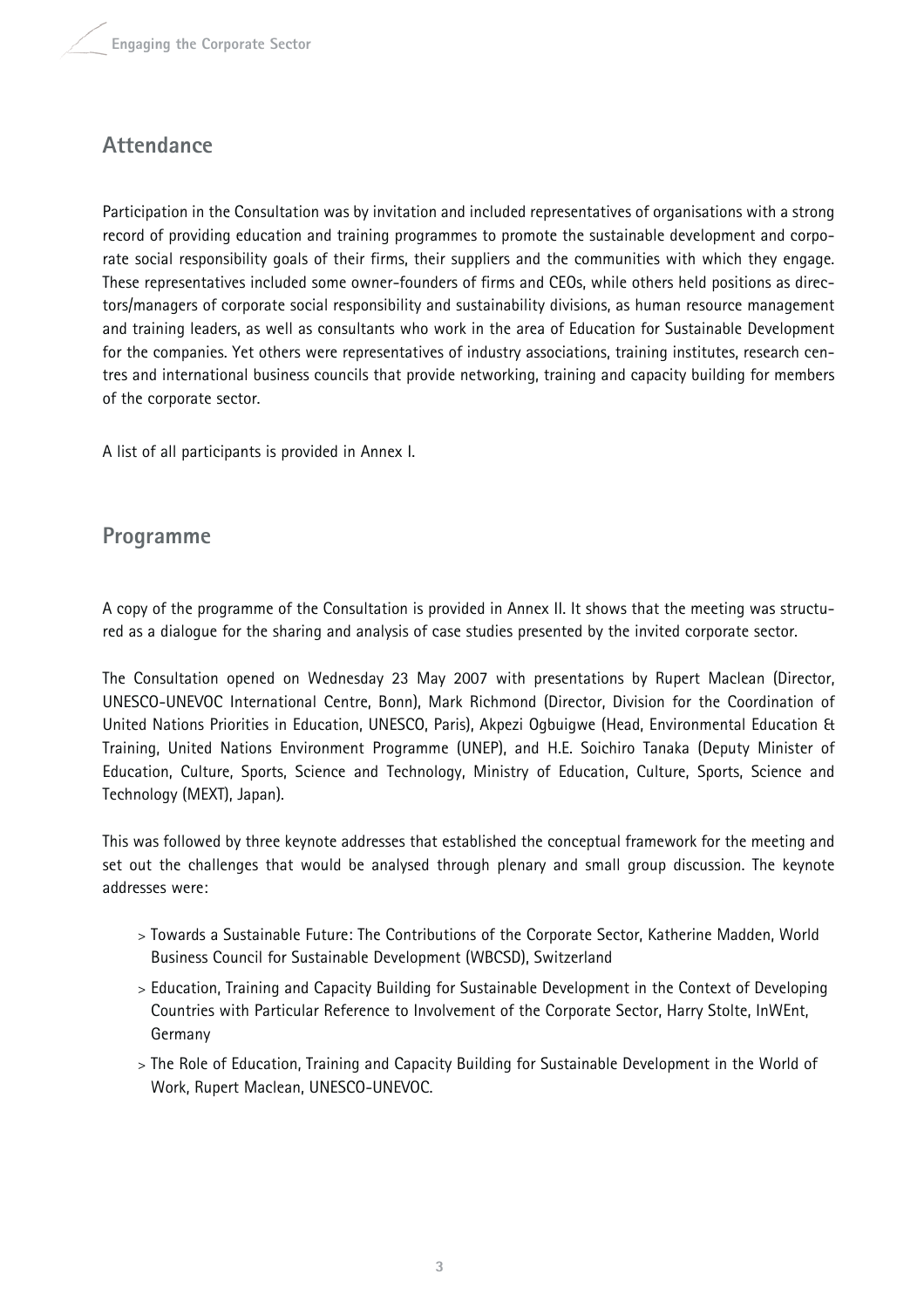Three panel sessions followed. The panels comprised members of the invited corporate sector organisations, who presented the case studies they had prepared. They included:

- > Cap Gemini Carolyn Nimmy
- > CISCO Systems Markus Schwertel
- > D. Swarovski & Co Christoph Imboden
- > Frauenhofer Institute Ralf Opierzynski
- > Garment 10 Joint Stock Company Ms Nguyen Thi Thanh Huyen & Mr Than Duc Vietnam
- > GTZ (Sri Lanka) Peter Collingro
- > National Health Service (UK) Helen Walker
- > Newmont Mining Corp Christine Charles
- > Shell and Living Earth Barnaby Briggs and Edgardo Garcia-Larraide
- > UNEP/Wuppertal Institute Collaborating?Centre on Sustainable Consumption and Production (CSCP) Burcu Tuncer
- > Untouched World Foundation Peri Drysdale and Barry Law
- > World Business Council for Sustainable Development Katherine Madden
- > Vocational Training Institute of the Construction Industry, North Rhine Westphalia Bernd Garstka

These represented a diverse range of corporate organizations. They included some of the world's largest corporations and some small national-level companies. They come from – or at least have operations – in all continents, and in developing and developed countries. They included private corporations, government corporations, industry associations and industry training institutes, and represented almost all industry sectors mining, IT, textiles, construction, car manufacturing, services, etc. This diversity contributed to a high degree of representativeness of the corporate sector experiences that were analysed at the Consultation, and lend credibility to the conclusions that were drawn and the recommendations that were made. The conclusions and recommendations arose from a series of plenary and small group discussions that were structured to explore:

- > the range of modalities utilized in the corporate sector's involvement in ESD,
- > the motivations, opportunities and drivers underlying corporate sector involvement in ESD,
- > the learning outcomes identified in any evaluations of the programmes,
- > the corporate and broader sustainability benefits of corporate sector involvement in ESD,
- > the barriers faced and ways in which they are addressed, and
- > lessons for other firms to guide their future involvement in ESD.

The results of the discussion of these issues (Section 5) in the concluding plenary session considered ways of moving the agenda of corporate sector ESD forward. These results are presented later in Section 6.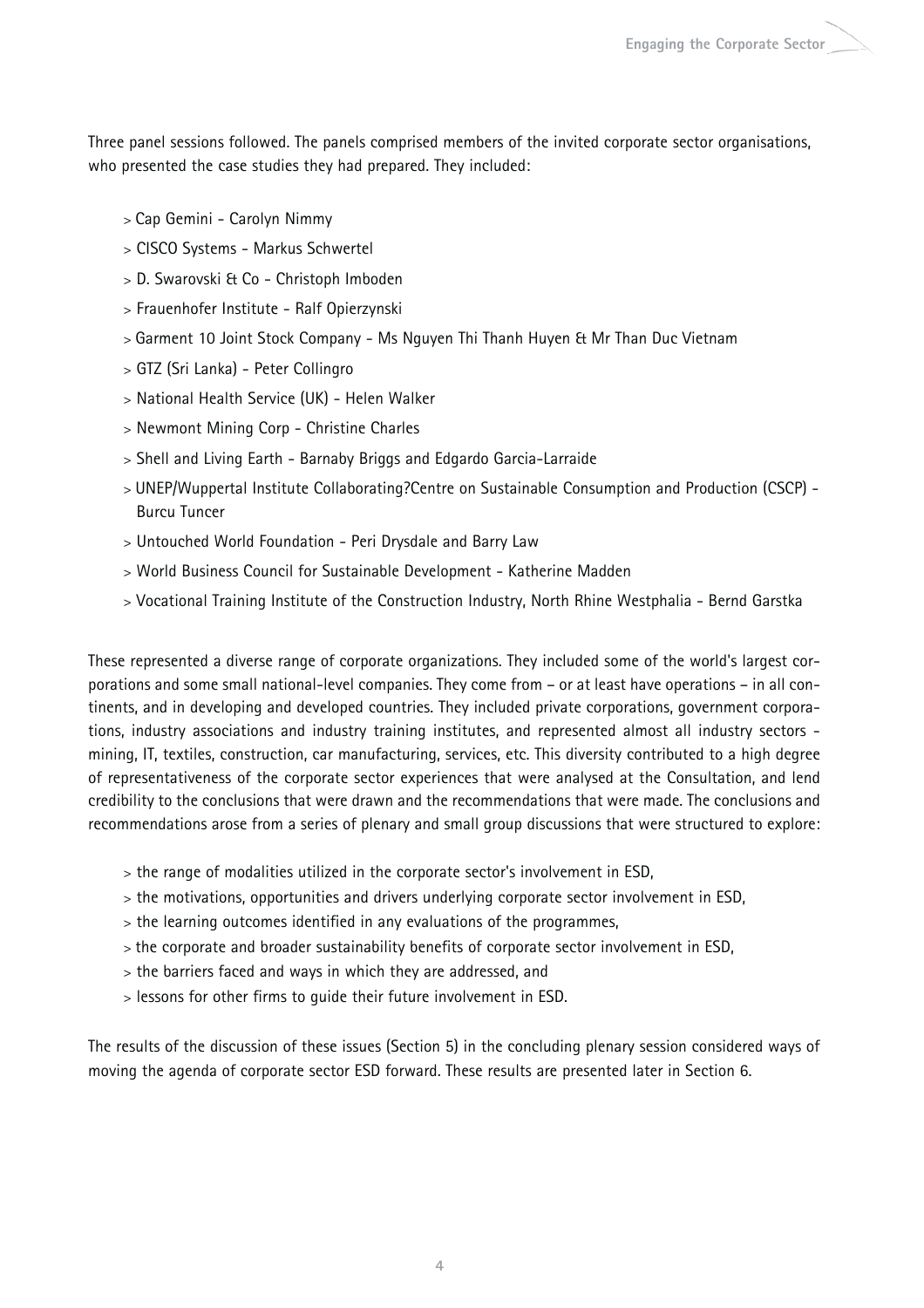## **Workshop Discussions**

The reports on the workshops were written by the Group Rapporteurs. Report 1 was written by Dr Helen Walker (University of Bath) and Dr Zinaida Fadeeva (United Nations University, Japan) as a summary of the perspectives of Workshop Groups A and C. Report 2 was written by Dr Barry Law (Canterbury University, New Zealand) as a summary of the perspectives of Group B.

## **Report 1**

**Workshop session 1** 

## **Broad view of sustainability?**

Across the cases it was apparent that sustainability is a huge topic with differing interpretations, and that this can be a hindrance if there is no common language. There was concern that the group's focus on consensus building might lead to a narrow view of sustainability, and stay within status quo. It was suggested that the views of developing countries were not represented, and questioned whether the debate relates to experiences of developing countries. It was observed that corporations act for self-interested reasons, and that the relationship between poor people and corporations is difficult and changing. Barriers to engagement were raised.

## **Broad view of ESD?**

The traditional view of ESD is environmental education. It was felt that several dimensions were missing from the discussion, including education values/ethics, as well as political, and cultural (diversity) aspects. A results focus in education (especially in the UK) can be detrimental to SD. We shouldn't be naïve about what education can do as it is not a panacea, and education and sustainability are not terms that can be used interchangeably. It depends how one defines education. There are many forms, and value systems are contextualised and grounded. There is a problem of integrating ESD in curricula, different forms of education and teacher training. Among the skills that should be learned within ESD by private enterprises are leadership skills, relationships/collaborative skills and skills for improved quality of professional training (particularly for the developing countries).

## **Range of approaches**

Across the cases there appears to be a need to combine internal training with education communities; no one approach is best. Community programmes seem to be associated with corporate values and be topic oriented. Large companies have leadership on these issues and can be catalysts. Sustainability can also be driven by government. For example, in Malaysia the government is involved in supply chain management projects, and pressure for sustainability comes from the market. There is a need for public-private partnership.

Small and Medium Enterprises (SMEs) were missing from the discussion during the workshop; they need support from trade associations and chambers of commerce. Corporations should nominate SMEs to bring to the next workshop. There was not a lot in the cases on training/working with suppliers, especially SMEs. There is a need to pursue the self-motivated engagement of SMEs, and due to their big workload they need tools to support local champions.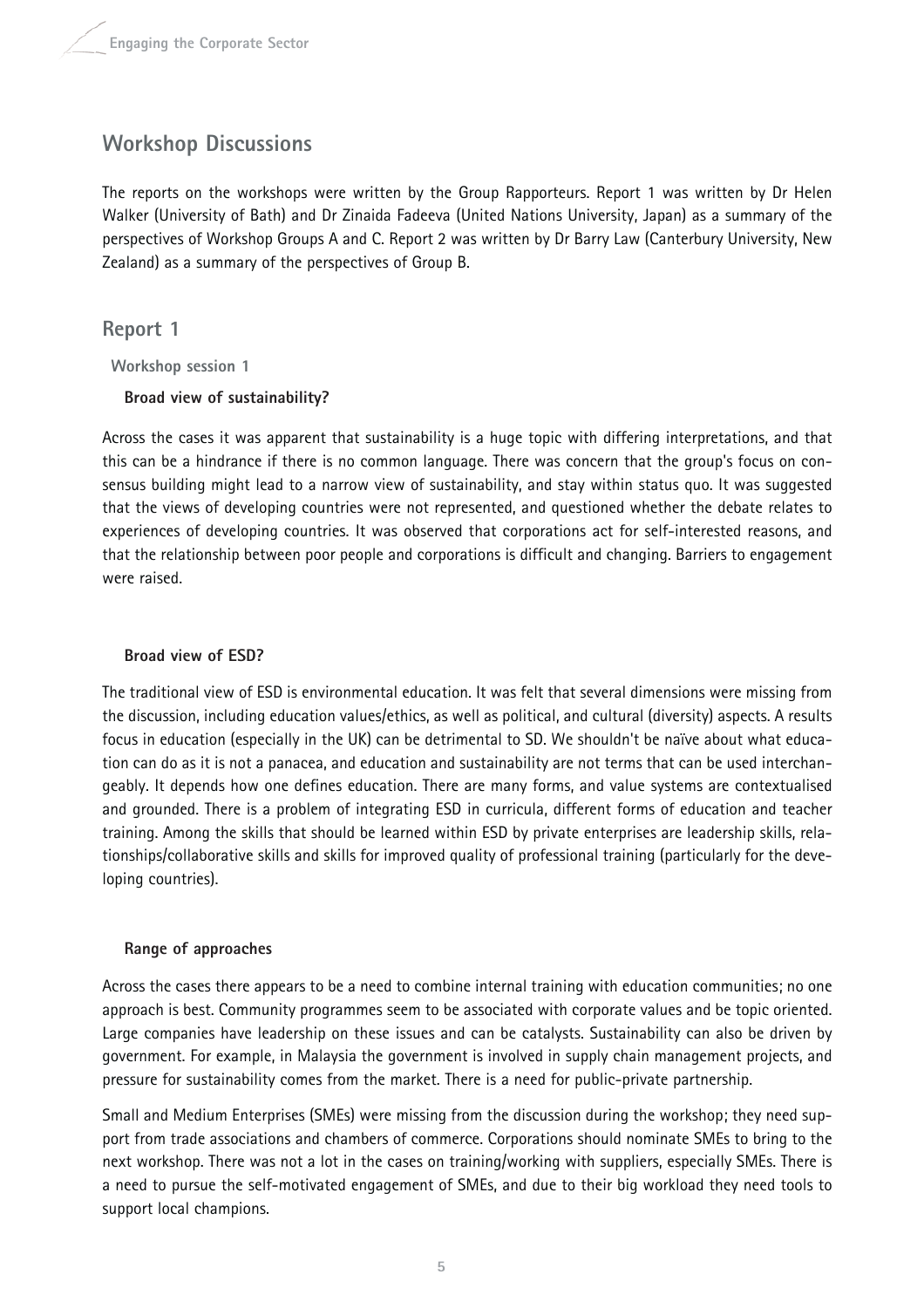A further query concerned how to measure the success of sustainability educational initiatives? Not a lot of measurement was apparent in the cases. There needs to be a connection between results, achievements and impact.

#### **Private sector and ESD - need for shared learning**

Presentation of the companies as educators of other stakeholders might emphasize a one-way direction of learning - with a company in a more active position than other societal actors. It was felt, that the more appropriate term describing effective educational processes would be shared learning. Presenting companies – together with government, NGOs, media, etc. – as partners of the learning process could create a more adequate collaborative strategy for ESD.

The ultimate goal of the shared learning process would be an ability of the companies to maintain constructive links to society. Skills, changed behaviour and beliefs and improved conceptual understanding of SD and ESD are the intermediate goals of the ESD shared learning.

### **Motivations of corporate sector**

There appear to be a range of different motivations and pressures on corporations with regard to ESD. The principle one is: corporations exist to make money, so the link between making money and optimising sustainable solutions is apparent. Market pressures drive firms to reduced costs, consumption, and resources. Some firms seek competitive advantage through sustainable development. Generally, gaining access to resources (including land and people), continuity of operations and reputation risks generally motivate companies to engage into SD and ESD action. They may also engage to avoid regulation, and self-regulate. Firms also engage to enhance corporate reputation as a marketing exercise, because they are part of communities, and to contribute to charity, although philanthropic approaches can disassociate the corporation. Sometimes motivations are value-based, such as with NGOs and companies such as The Body Shop. Specific motivations, drivers and opportunities depend on the type of industry and the region. Among positive drivers encouraging companies to embark on ESD process are:

- > Managing risks and opportunities in a longer-term perspective,
- > Existence of SD and ESD champions,
- > Prior experience in ESD and SD projects,
- > Strong learning culture of organisations, and
- > Learning form stakeholder consultations and dialogues.

Sustainability is often presented as some distant paradise, and there was a cynical view of whether this could be reached. It was agreed that there was no single solution, and that it was necessary to prioritise Social, Economic and Environmental (SEE) aspects.

Political factors are a huge issue that affects ESD. The following figure was suggested, with concentric circles (as opposed to 3 SEE pillars) of the biosphere, then society, then politics, and the business economy.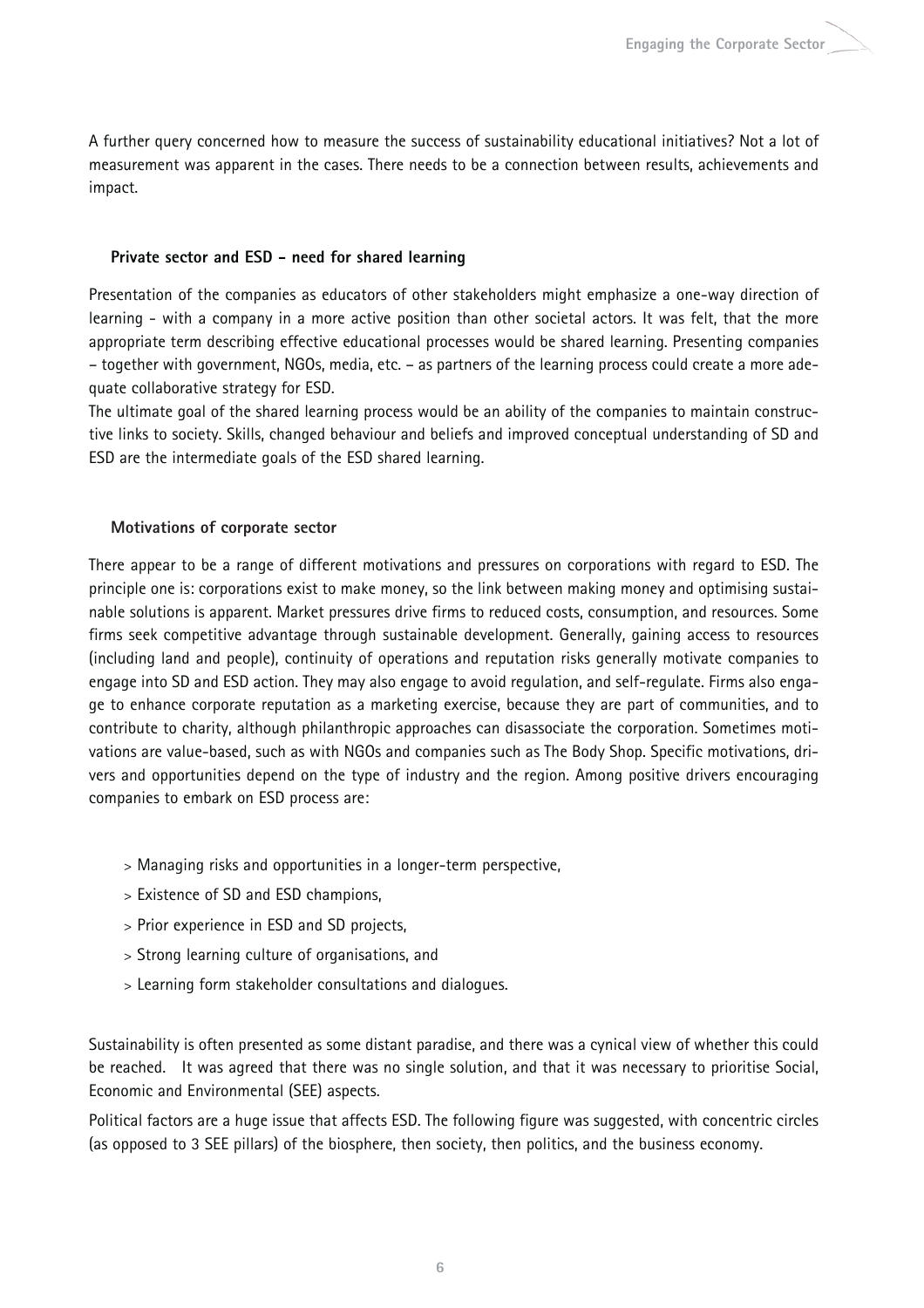

#### **Workshop session 2**

The question of evaluation is very problematic as there is often no obvious link between the intentions, actions and outcomes. In other words, intention defines organisational actions but causality of actions and outcomes are, in many cases, to be proven

Currently, there is a number of evaluative processes built into companies' management systems - IAS 14000, ISO 9000 and ISO 8000. These systems could, in principle, capture outcomes of ESD. There is, however, a serious criticism about systemic – and not performance – evaluation provided by these systems. Other – not associated with certified management system - evaluations are designed with regards to concrete SD projects and could capture some of the ESD outcomes.

In terms of lessons learnt from the cases, one observation was that part of the budget of any project needs to be put aside for evaluation. In some projects, return trips to monitor have not been possible. It is very difficult to measure impact, and behavioural change leading to real improvements. Independent evaluation can help. Often projects are started due to personal interests, which can be a blessing and a curse if interest wanes. Turnover of staff presents a problem; and how projects can keep going if people leave.

The corporation needs to know the community to see if it has an impact. There need to be Velcro ideas that stick, rather than Teflon ideas that slide off. For example, Shell has engaged in a community for 16 years. As decisions are made on annual spending budgets there is a need to show tangible benefits. There is a difference between Key Performance Indicators (KPIs) vs. long term follow up. Core funding helps in providing stability and continuity. Another option is to train partners in communities to monitor/evaluate, have learning outcomes managed by the community, and have reports/results reside within the community.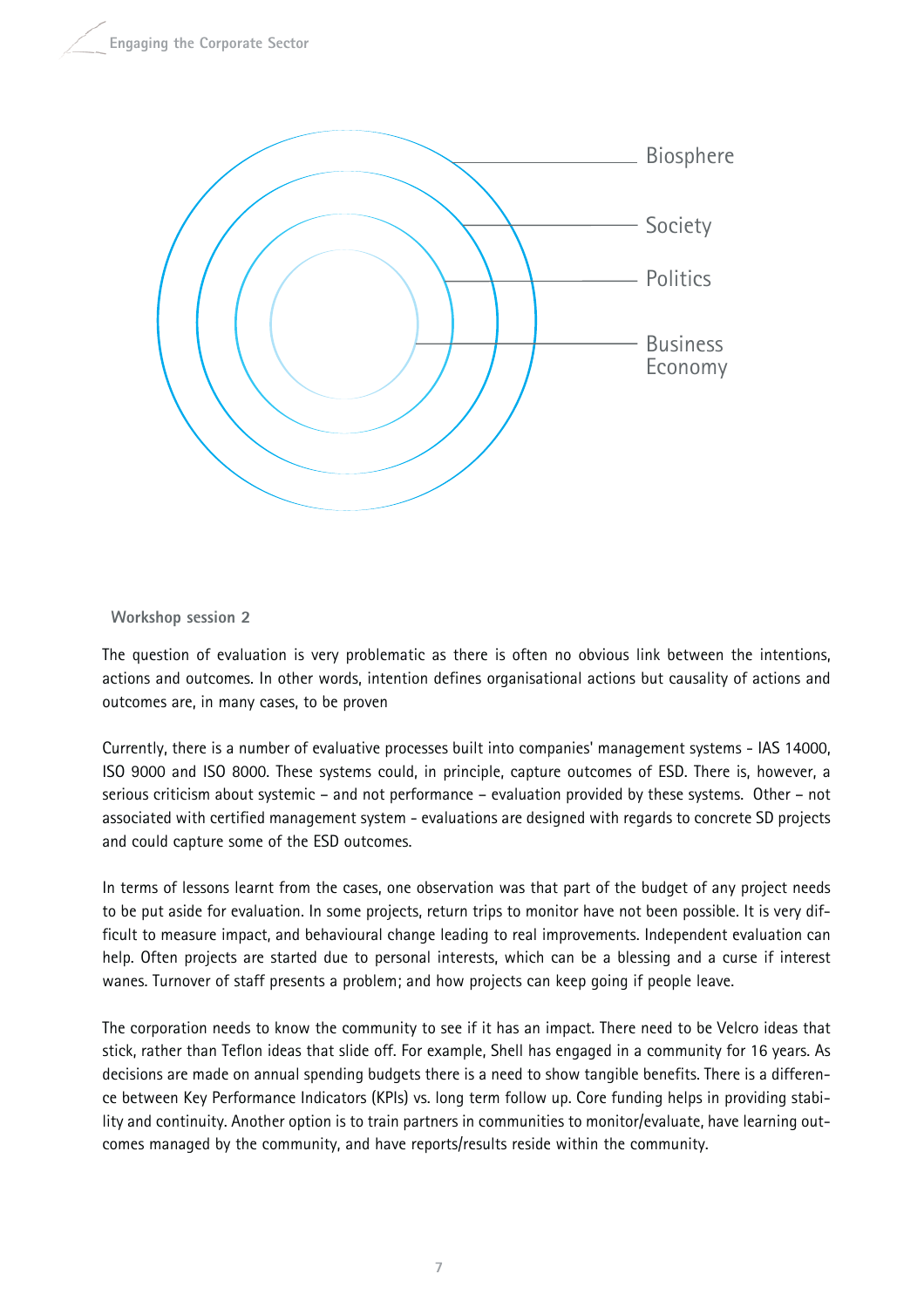#### **What makes a good evaluation system?**

A system that is flexible has strong emphasis on qualitative evaluation and with strong stakeholders engagement might satisfy the requirements of ESD programmers. Stakeholders of the ESD processes should be engaged throughout the whole process including their reflection on the outcomes.

There is a public relations term, "green wash" which can lead to competitive advantage and profits, allowing investment in meta-product and being linked to brand. It also allows ethics management. There are opportunities for new developments and innovation through the ESD process. Communities have greater awareness of corporate goods. Partnerships help translate corporate and NGO languages, so they can jointly meet the agenda. SD innovation can conversely lead to organisational extinction and new industries (e.g. coal industry gave way to fibre optics). Not undertaking ESD can lead to brand damage, thus giving rise to the need to mitigate risk through ESD.

### **Workshop session 3**

## **Barriers**

Concerning the workshop process, cases were often highlighted with no detail on how to apply. Cases are sector and local, and reference models are needed. There was not enough in the cases of what went wrong. There is a lack of methods and guiding materials, and a need for cases of best practices. There is a lack of knowledge regarding non-traditional business models. It was noted, that, generally, in a business world, there is a lack of appropriate cross-cultural methodologies and materials and teaching methods. For example, written tests dominate verbal assessment and verbal teaching even in the inappropriate contexts like aboriginal culture.

When missing, culture of collaboration based on trust and quality constitutes serious impediment in ESD processes.

Division of teachers into experts and "non-experts" – with potential bias towards experts – could jeopardise ESD that is, to a large extent, based on tradition and culture.

Lack of corporate culture, lack of leadership, tensions within organisational structure; lack of coherence; insufficient resources and tensions between short-term and long-term objectives constitute barriers within corporations.

Difficulties to engage with sensitive issues in challenging contexts, particularly in the absence of support from other organisations, often put SD and ESD issues outside the corporate agendas.

Some groups were felt to be underrepresented at the workshop. There is a need to hear from national companies in developing countries, a need to hear their voice at the workshop and more generally in SD. There are barriers for SMEs, and a need to support them through business councils. UNESCO can guide/support SMEs in different countries, through its UNESCO's mandate, by involving corporations, development agencies, education organisations, and industry associations. Such support would help SMEs in strategy development and implementation.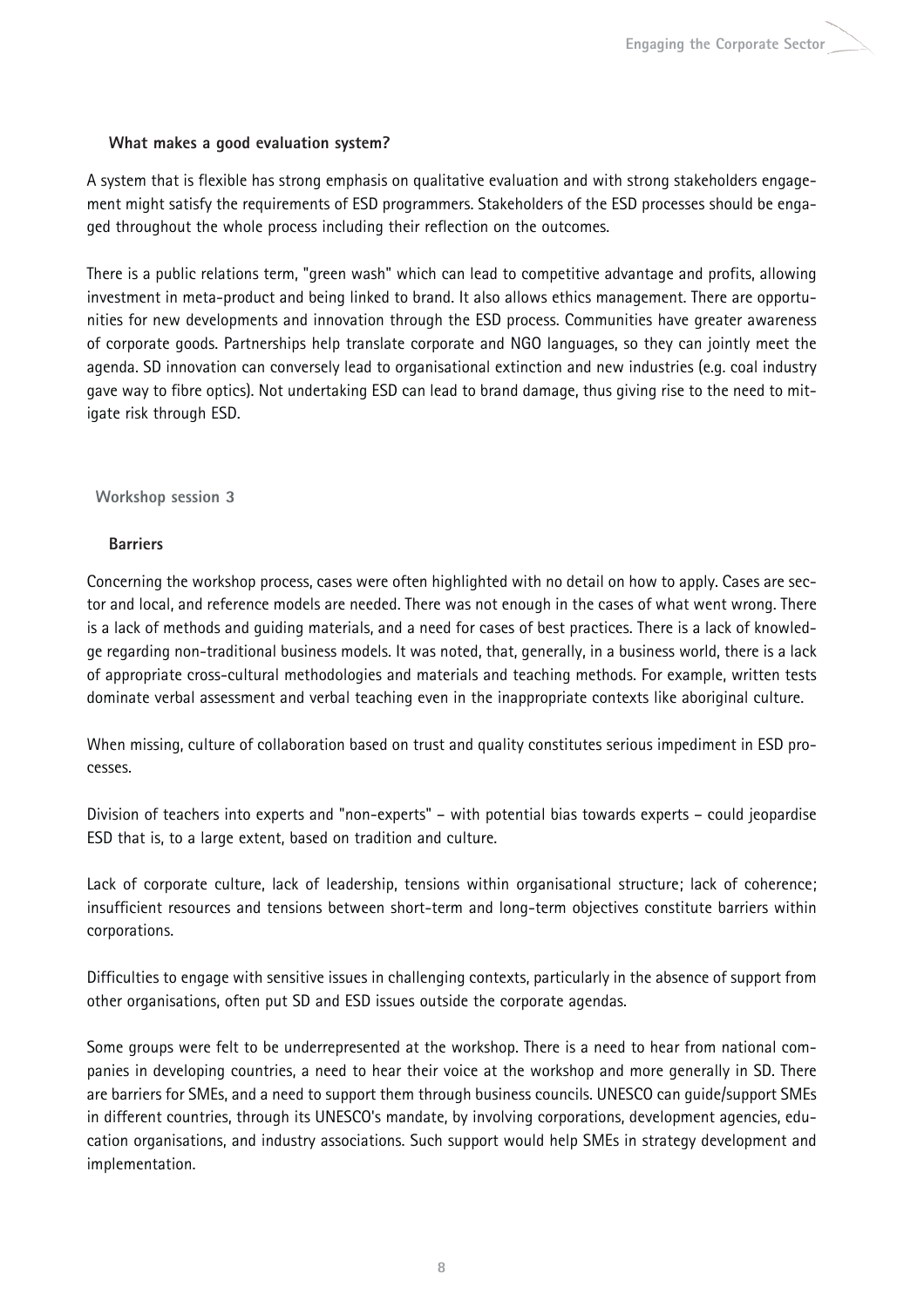To make ESD and such workshops appealing to corporations there is a need to keep it simple, show how they can make more money, rather than a CSR/SD focus. One possibility is not to call it SD but instead call it business performance – marketing, scrap rates, accidents etc. The workshop also needs to be less academic, and there needs to be clearer dialogue, as academics and corporations speak different languages. There is a need to make this vital so businesses catch on. Companies don't know how they can change so there is a need to transfer information.

### **Lessons**

The workshop needs greater structure to bring together learning from cases. As a neutral partner, UNESCO has a role to play in bringing organisations/private sector "to the table". It needs to be the facilitator of public private partnerships. The public sector needs to be included next time (e.g. education, and environmental regulation bodies). Each corporation could bring an SME next time. Corporate sector resources could be utilised to support the education system within countries. There is a need to keep it simple and short, take things step by step, and translate from education to corporation 'speak'.

### **Ways forward**

It might be promising and, with proposed commitment of some participating companies, feasible to create an active facilitated platform for sharing expertise between private companies and other organisations. Other ambitions of the project would be to create more coherent presentation of ESD available materials for the private sector, facilitate working groups addressing thematic discussions, align available materials with needs, etc. The working group could be established – from the participants at the initial stage of the process – to design the "structure" of such a platform and its modus operandi. The very first step of the work could be to create a profile of the network members interacting through the platform. CISCO Systems suggested use of its expertise in communication and networking for advancing the project. The proposed process should be aligned with on-going initiatives and processes.

Good practice manuals were not viewed as useful, and the development of more suitable tools was preferred; some on web, including documents, guidance and information. Suggestions included UNESCO establishing an advisory group, setting up further meetings, having regional meetings (e.g. Asia, Africa, Europe), facilitating public private partnerships, and choosing partners for capacity building programmes.

It might be useful to establish what core competencies facilitate successful learning for SD in and between organizations

It is important to establish links between the learning aspirations of organisations and global SD and ESD ambitions through references to, for example, MDGs, HDI or through scenario exercises performed by the companies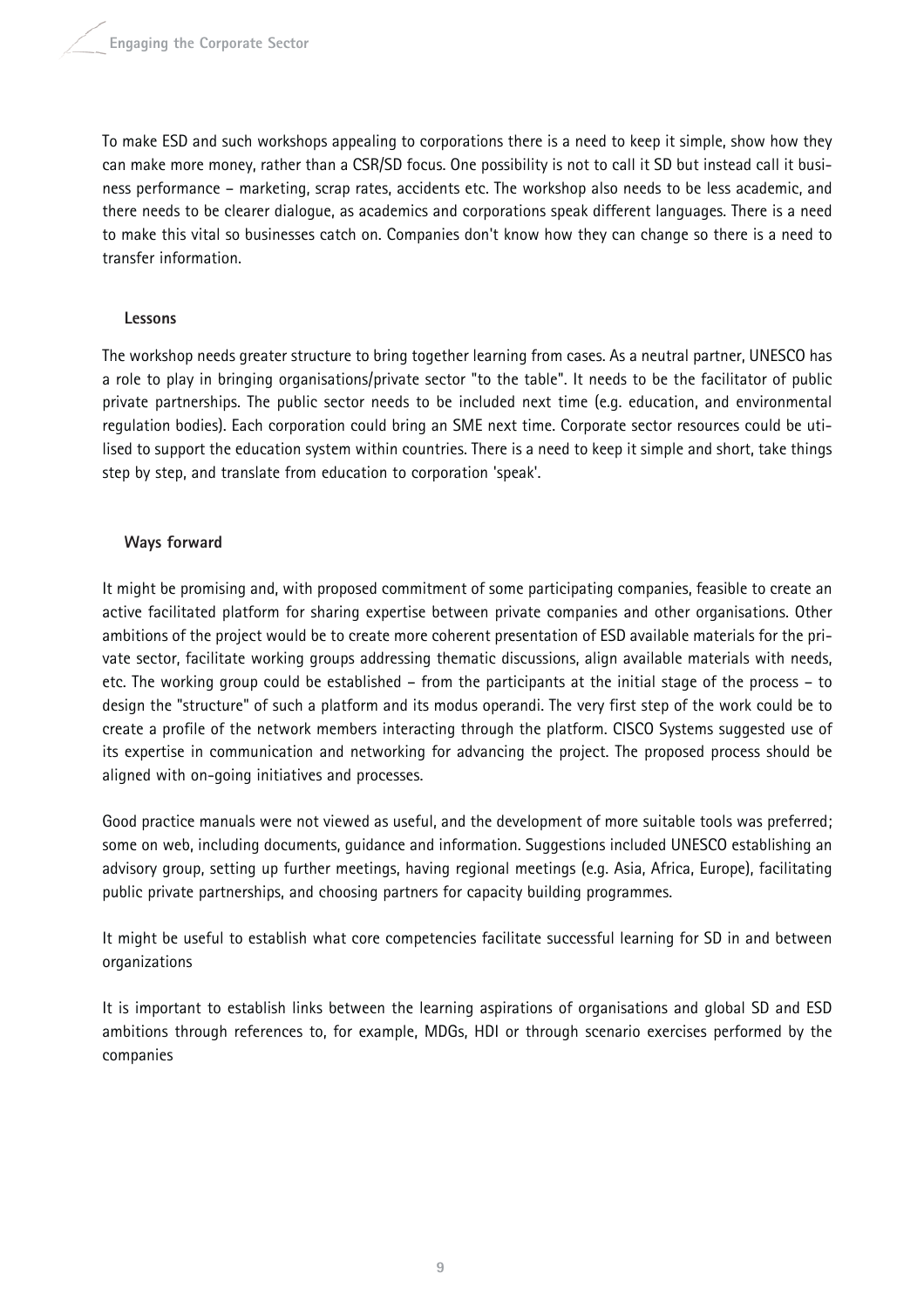## **Report 2**

**Workshop session 1** 

## **Broad view of sustainability?**

It was noted across the case studies that a variety of interpretations of the term sustainability and education for sustainable development were being used. There were limited examples of integrating social, economic, environmental and cultural perspectives within each case study and this in part was due to a lack of a common understanding of terms, principles, underlying concepts and visions for the future.

## **Range of approaches and motivations of the corporate sector**

Across the cases there was a range of reasons why the corporate sector has been engaged in various education activities associated with sustainability. The case studies identified five major categories. The first identifies business opportunities that create a market by capturing future consumers through innovative marketing using an indirect link to sustainability. Several case studies showed that business also became involved because of direct cost savings. The second reason was about promoting a brand and identifying the brand as a good corporate citizen through a link to sustainability, thus impacting on positive customer relationships. A third reason placed a high value on staff professional development and protection of talent to promote employee retention and attraction and ensures a future talent pipeline. The fourth reason identified specific political motivations, costs and damage control associated with the concept of business standing on a burning platform. The fifth reason was the impact of the enlightened or aware business leader who is passionately committed to bring about change for sustainability because they understand the importance of a healthy planet to achieve broad business outcomes. They promote the concept of education for the planet, for people and for the economy. Furthermore, they recognise that knowledge, skills and key competencies associated with sustainability, are an essential element of education for the future.

The case studies demonstrated that the corporate sector is engaging in education by funding programmes for staff, supply chain customers, school students, tertiary students and broader community education programmes. The education activities included action based practical experience, in-house training, individual mentoring, E-learning and formal course learning through qualifications. Specialist expertise through public-private partnerships was one approach used across a small number of case studies. However, it was noted that a limited number of SME's were present. There was not a lot in the cases on training/working with suppliers especially SMEs. There is a need to pursue the self-motivated engagement of SMEs, and due to their big workload they need tools to support local champions. It was concluded that there needs to be a broader range of business/corporate engagement in ESD and that a number of key factors could be considered. The main factors include building a strong business case and helping business utilize personal relationships to build strong community partnerships and networks. Furthermore, it was suggested that stronger community partnerships between business and formal education could result in the development of a variety of flexible models of ESD curricula to serve different situations and contexts. A virtual knowledge centre was one idea that could provide practical network support.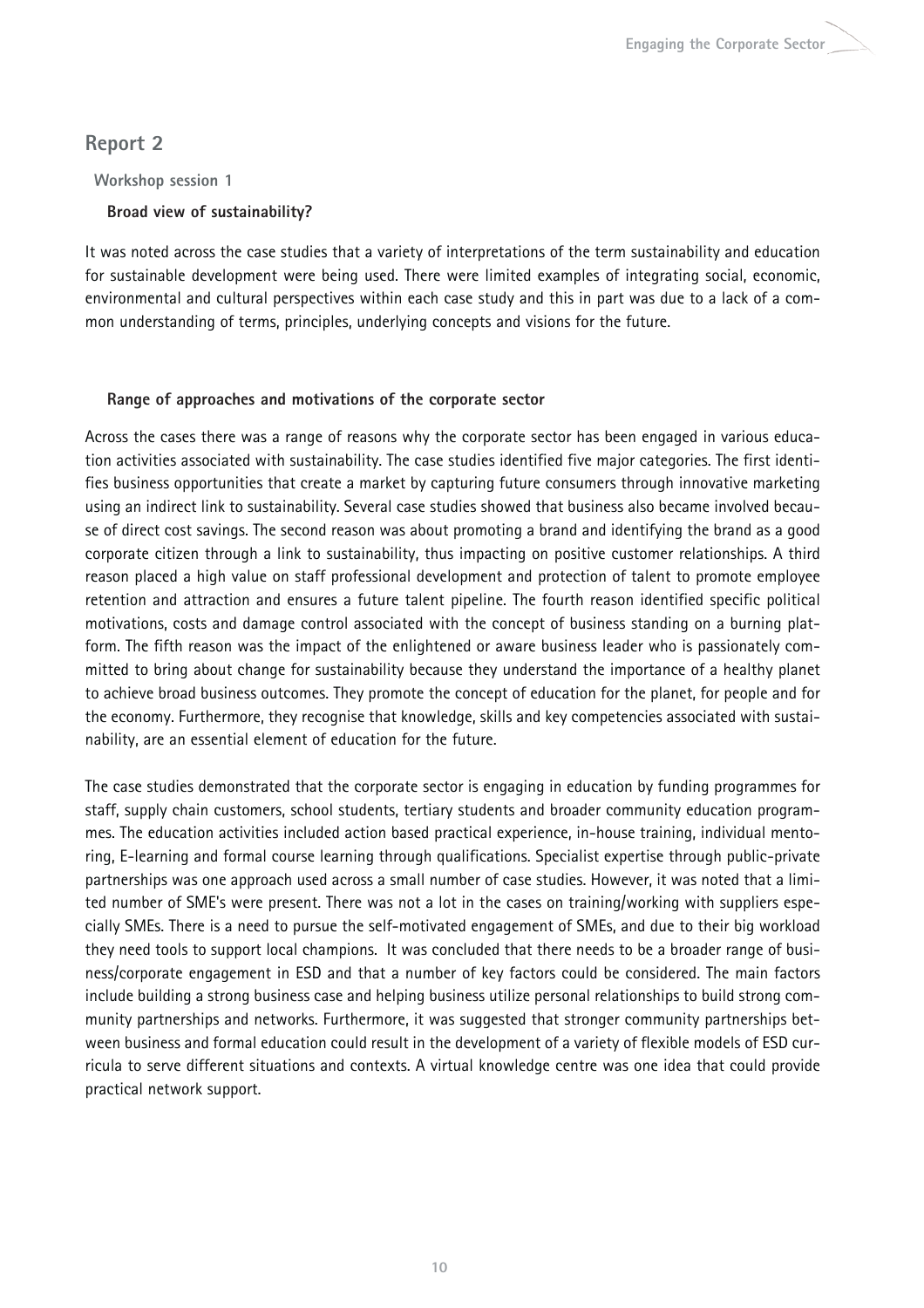#### **Workshop Session 2/3**

Seven potential barriers were identified that limited corporate sector engagement in ESD. The availability of resources such as funding, time and expertise were viewed as critical factors. While funding and time were business issues, the lack of expertise was viewed as a potential business and education sector problem. Commitment from senior management was considered in many cases as essential for in-depth engagement. A lack of understanding about the full benefits and drivers for corporate sector engagement in ESD was viewed as the main issue. Learning to work in collaborative partnerships and working with people with different perspectives, needs and end goals (outcomes) was viewed as a limiting factor, especially in developing a common language across cultural differences, and the use of differing terminology and contextual backgrounds. Thus knowledge and understanding about ESD and the differing perspectives and values placed on the economic, social and environmental aspects of ESD caused confusion. There was also the perception that many business managers may lack the knowledge and understanding of how to start engaging in ESD, how to start partnerships and how to access the knowledge to navigate the management change process. Thus, a key competency/skill for future managers is the ability to change as things around them change. In other words they remain capable as things around them become more complex.

Conflicting interests between the economic, social and environmental agenda was considered a major limitation. Conservative views towards sustainability and education for sustainable development was viewed as contributing towards a lack of understanding around the broader objectives of ESD. This often led to cynical perspectives and green washing to appease or show that "something" was being done to contribute towards sustainability.

#### **Addressing the barriers**

The first solution is developing a strong business case for increased corporate sector engagement. This involves identifying the drivers, benefits and potential outcomes to increase motivation and capacity for business. Second, consideration needs to be given to packaging key benefits and outcomes (production of the bottom line) to boards and management. Greater access to knowledge and understanding is required to provide a frame of reference for engagement in sustainability and ESD. As a consequence greater access to mentors, organisational expertise, potential partners, NGO's, and the World Sustainable Business Council will be critical. There also needs to be time to identify and show positive models of engagement and examples of good practice to potential corporate sector groups to help overcome cynical perspectives and avoid potential conflicts within business and between business and wider community interests.

Consequently, there is urgency around the clarification of the ESD message, and in building the business case for further corporate sector engagement in ESD.

#### **Positive lessons**

The positive lessons identified for future corporate sector engagement include the importance of productive partnerships based on mutual understandings and trust, effective communication, establishing common frameworks, exploring opportunities for solving barriers collaboratively, and clarifying the cost/benefits in terms of the combined social, economic and environmental outcomes for all partners.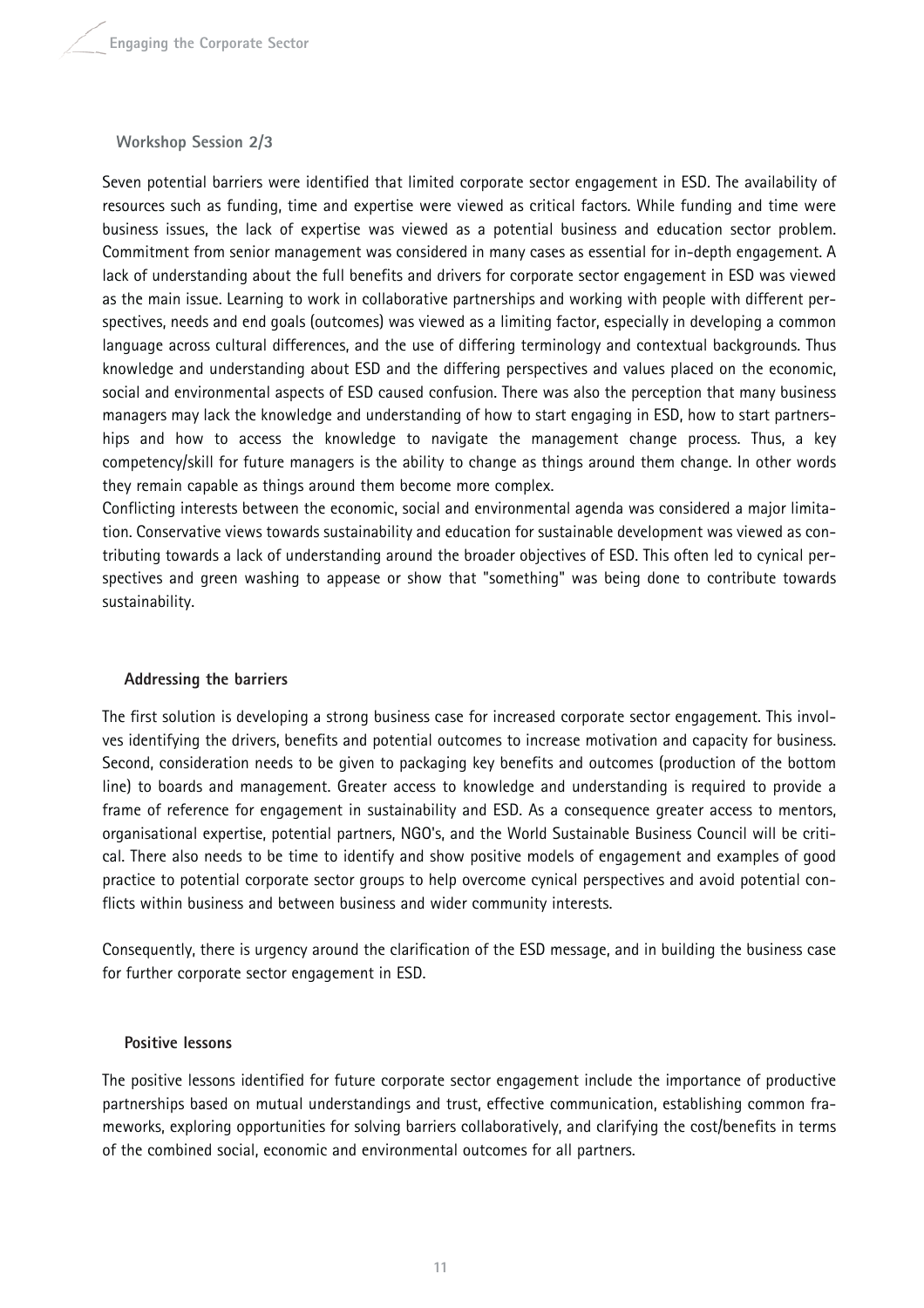## **Conclusions**

The Moderator's Summary was followed by a Plenary Discussion in which a range of follow-up actions were discussed. There was widespread support for the following actions:

## **Publications**

The Moderator's Summary was followed by a Plenary Discussion in which a range of follow-up actions were discussed. There was widespread support for the following actions:

- > A report of the Consultation and CD of presentations,
- > Publication of this report on the UNESCO-UNEVOC website,
- > A journalistic-style book of the case studies.

## **Expanding the Knowledge-Base**

Additional case studies should be researched in order to incorporate the experiences of SMEs and companies from developing countries, especial Asia and Africa which were missing from the Consultation Meeting.

## **Networking**

To facilitate on-going exploration and development of the use of education, training and capacity building as approaches to be used in corporate sustainability and CSR strategies, a learning network of those interested be established, to include:

- > An Advisory Group of private sector partners to guide the development of the network.
- > A website to be open to all as an information, advocacy and capacity building tool.

## **Capacity Building**

To facilitate the wider use of education, training and capacity building as approaches to be used in corporate sustainability and CSR strategies. UNESCO-UNEVOC and partners should use the case studies as a basis for preparing workshop materials for adaptation and use in all regions. E-learning should be considered as a key learning modality.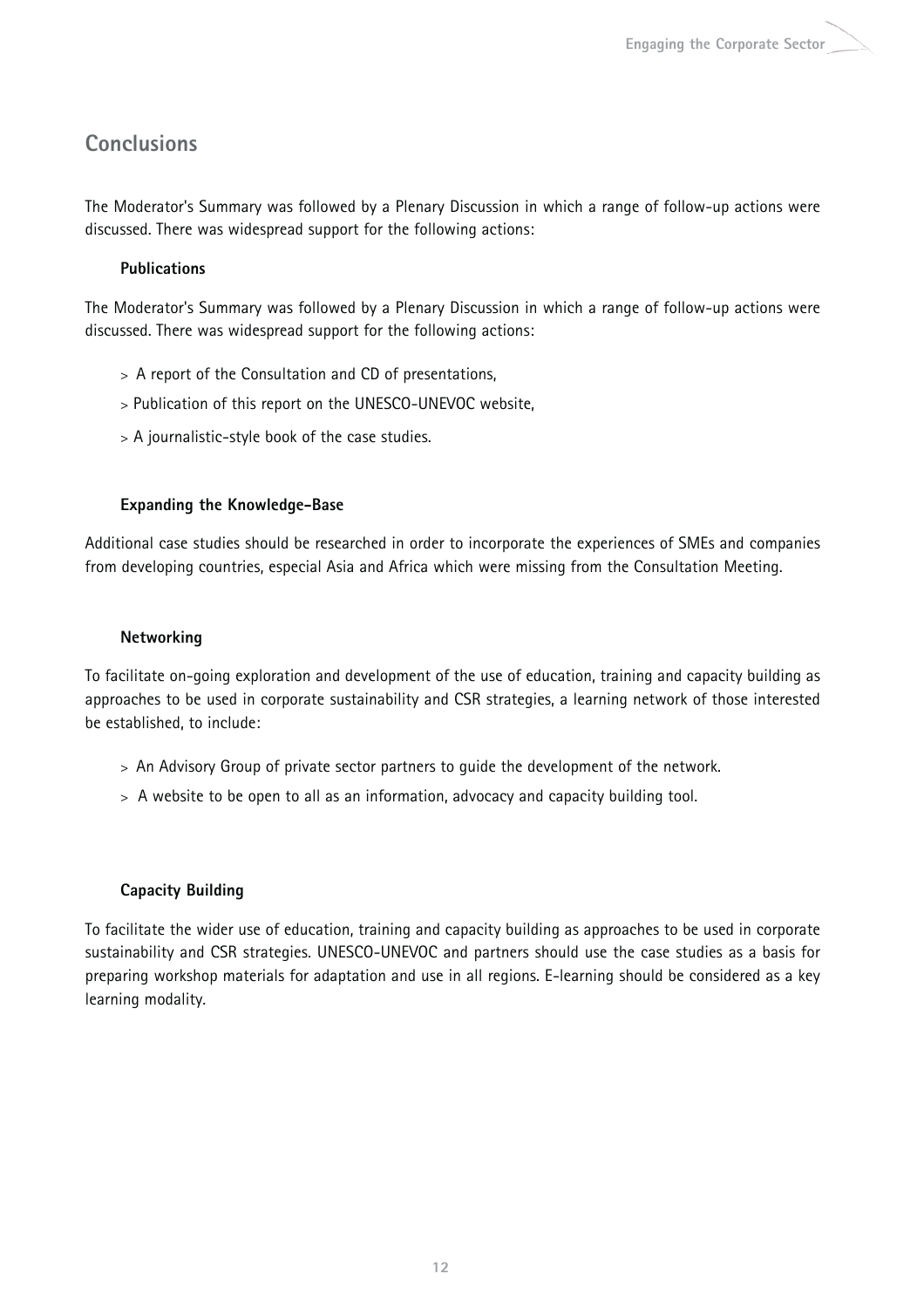# **Annexes I: Participant List**

## **Corporate Sector Participants**

| Nr.             | <b>Name</b>                 | Organisation                                                                               | <b>Function</b>                                                | Country     |
|-----------------|-----------------------------|--------------------------------------------------------------------------------------------|----------------------------------------------------------------|-------------|
| $\mathbf{1}$    | Anh, Tran Thi Kim           | Center of Technology<br>Development Promotion (CAD)                                        | <b>Director</b>                                                | Vietnam     |
| $\overline{2}$  | Bawell, Walter A.           | American German Business Club<br>Bonn e.V                                                  | President                                                      | Germany     |
| 3               | Bernhart, Stefan            | Daimler Chrysler AG                                                                        | Project Manager<br>Corporate Sponsorship                       | Germany     |
| 4               | Briggs, Barnaby             | Shell                                                                                      | Head of Social Permanent<br>Management Unit                    | Netherlands |
| 5               | Charles, Christine          | Newmont Mining Corporation                                                                 | Regional Directory Environment &<br>Social Responsibility      | Australia   |
| $6\phantom{1}6$ | Collingro, Peter            | GTZ                                                                                        | Senior Advisor, Technical &<br>Vocational Education & Training | Sri Lanka   |
| 7               | Drysdale, Peri              | Untouched World Foundation                                                                 | C.E.O Snowy Peak Ltd                                           | New Zealand |
| 8               | García-Larralde,<br>Edgardo | Living Earth Foundation/Shell                                                              | Senior Associate                                               | <b>UK</b>   |
| 9               | Garstka, Bernd              | Vocational Training Institute of<br>the Construction Industry in<br>North Rhine Westphalia | Management Director                                            | Germany     |
| 10              | Huyen, Nguyen Thi<br>Thanh  | Garment 10 Joint Stock Company                                                             | General Director                                               | Vietnam     |
| 11              | Imboden, Christoph          | D. Swarovski & Co                                                                          | Environmental Advisor to the<br>Board Daniel Swarovski & Co    | Austria     |
| 12              | Jansen, Mark                | SMI-Hyundai                                                                                | Member of the BoardDirector of<br>SMI-Hyundai                  | Germany     |
| 13              | Madden, Katherine           | World Business Council for<br>Sustainable Development<br>(WBCSD)                           | Manager, Implementing<br>Sustainable Development               | Switzerland |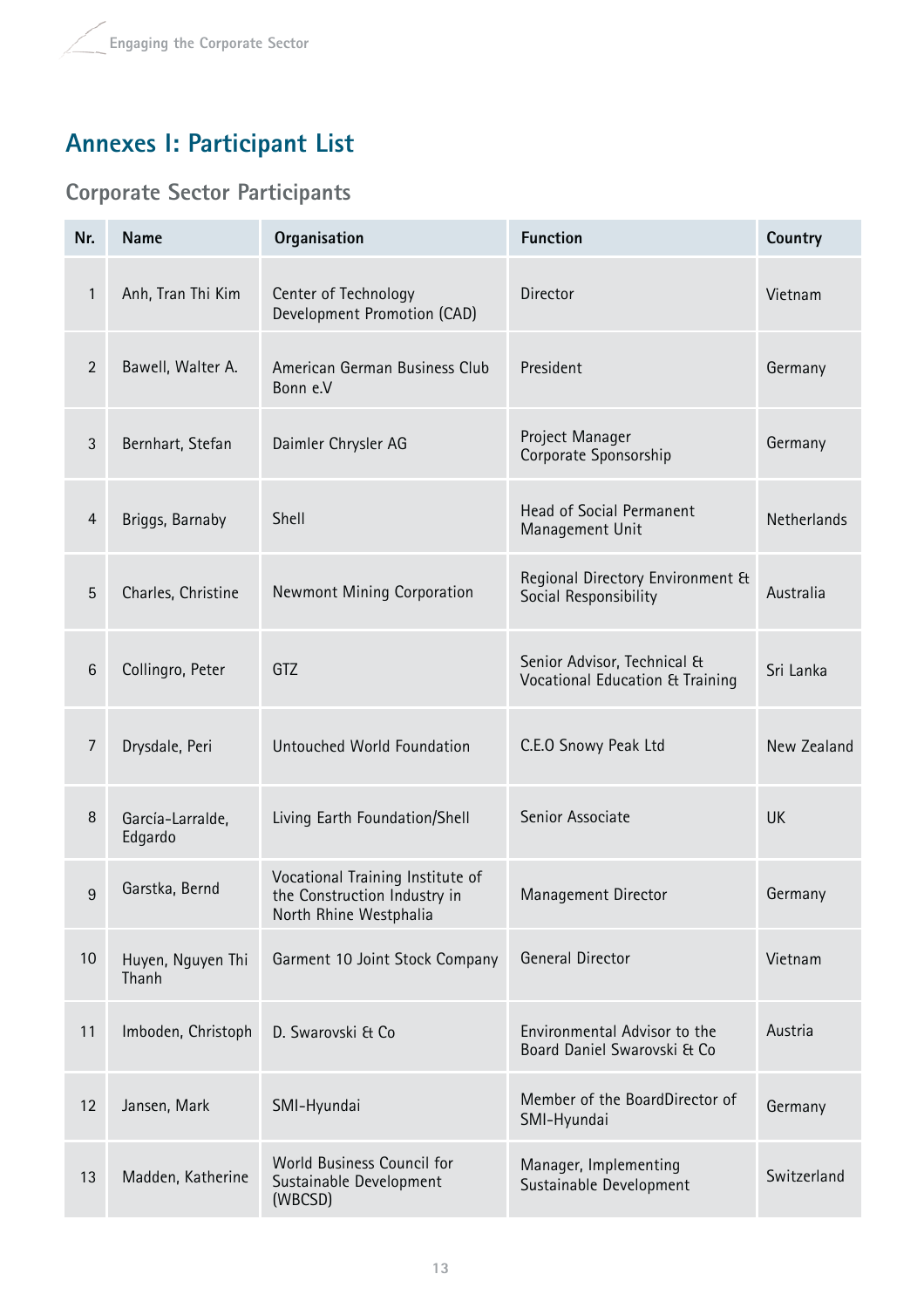| 14 | Nimmy, Carolyn    | Capgemini UK plc                                             | Vice President                                                                         | <b>UK</b> |
|----|-------------------|--------------------------------------------------------------|----------------------------------------------------------------------------------------|-----------|
| 15 | Opierzynski, Ralf | Fraunhofer Institute for Factory<br>Operation and Automation | Head of International Projects,<br>International Competence Center<br>Logistics (ICCL) | Germany   |
| 16 | Schleicher, Josef | Daimler Chrysler AG                                          | Director External Affairs                                                              | Germany   |
| 17 | Schwertel, Markus | CISCO Systems GmbH                                           | Regional Manager Networking<br>Academy Europe + Emerging<br>International Partnerships | Germany   |
| 18 | Tuncer, Burcu     | <b>UNEP/CSCP</b>                                             | Project Manager                                                                        | Germany   |
| 19 | Türk, Volker      | Triple Innova                                                | Director                                                                               | Germany   |
| 20 | Viet, Than Duc    | Garment 10 Joint Stock Company                               | Manager of Marketing Division                                                          | Vietnam   |
| 21 | Deja, Achim Georg | Tima Change Management GmbH                                  | President and CEO                                                                      | Germany   |

# **Partner Agencies**

| Nr. | <b>Name</b>     | Organisation | <b>Function</b>                                                                              | Country |
|-----|-----------------|--------------|----------------------------------------------------------------------------------------------|---------|
| 22  | Ramalho, Luiz   | InWent GmbH  | Director                                                                                     | Germany |
| 23  | Stolte, Harry   | InWent GmbH  | Head of Division, Modern Media<br>and Development of Vocational<br><b>Training Curricula</b> | Germany |
| 24  | Weikert, Jochen | InWent GmbH  | Project Manager, Sustainable<br>Technology                                                   | Germany |
| 25  | Härtel, Michael | <b>BiBB</b>  | Senior Expert                                                                                | Germany |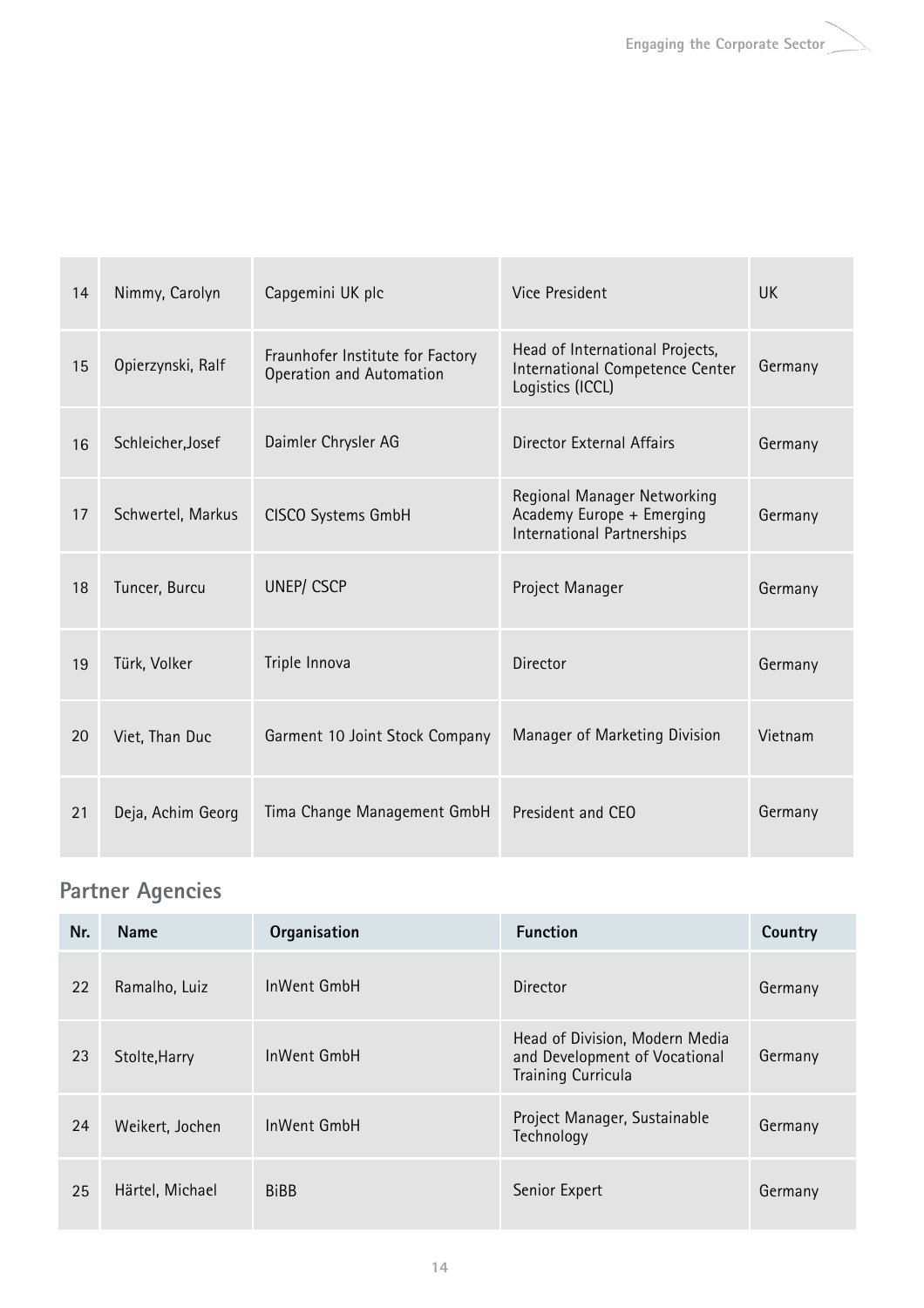## **Delegation**

| Nr. | <b>Name</b>            | Organisation                                                                                                          | <b>Function</b>                                                                                             | Country |
|-----|------------------------|-----------------------------------------------------------------------------------------------------------------------|-------------------------------------------------------------------------------------------------------------|---------|
| 26  | Tanaka, Soichiro       | Ministry of Education, Culture,<br>Sports, Science and Technology<br>(MEXT)                                           | Deputy Minister                                                                                             | Japan   |
| 27  | Ichikawa, Kiyoji       | Ministry of Education, Culture,<br>Sports, Science and Technology<br>(MEXT)                                           | Senior Specialist,<br>International Affairs Division                                                        | Japan   |
| 28  | Tokutome, Takeshi      | Ministry of Education, Culture,<br>Sports, Science and Technology<br>(MEXT)Japanese National<br>Commission for UNESCO | Unit Chief, Office of the Director-<br>General for International Affairs                                    | Japan   |
| 29  | Himiya, Naoki          | Embassy of Japan                                                                                                      | <b>First Secretary</b>                                                                                      | Germany |
| 30  | Moeller, Lutz          | German National Commission to<br><b>UNESCO</b>                                                                        | <b>Public Private Partnerships</b>                                                                          | Germany |
| 31  | Richmond, Mark         | <b>UNESCO Paris</b>                                                                                                   | ED/UNP Director A.I.                                                                                        | France  |
| 32  | Bory-Adams, Aline      | <b>UNESCO Paris</b>                                                                                                   | ED/UNP/DESD Chief of Section                                                                                | France  |
| 33  | Santosh, Khatri        | <b>UNESCO Paris</b>                                                                                                   | ED/UNP/DESD<br>Assistant Programme Specialist                                                               | France  |
| 34  | Bray, Mark             | <b>UNESCO</b> International Institute<br>for Educational Planning (IIEP)                                              | <b>Director</b>                                                                                             | France  |
| 35  | Ogbuigwe, Akpezi       | <b>United Nations Environment</b><br>Programme (UNEP)                                                                 | Head, Environmental Education<br>and Training, Division of<br><b>Environmental Policy</b><br>Implementation | Kenya   |
| 36  | Doria, Miguel          | UNESCO-International<br>Hydrological Programme (IHP)                                                                  | Assistant Programme Specialist                                                                              | France  |
| 37  | Timmermann,<br>Martina | United Nations University, UNU<br>Centre                                                                              | <b>UNU Project Adviser</b>                                                                                  | Germany |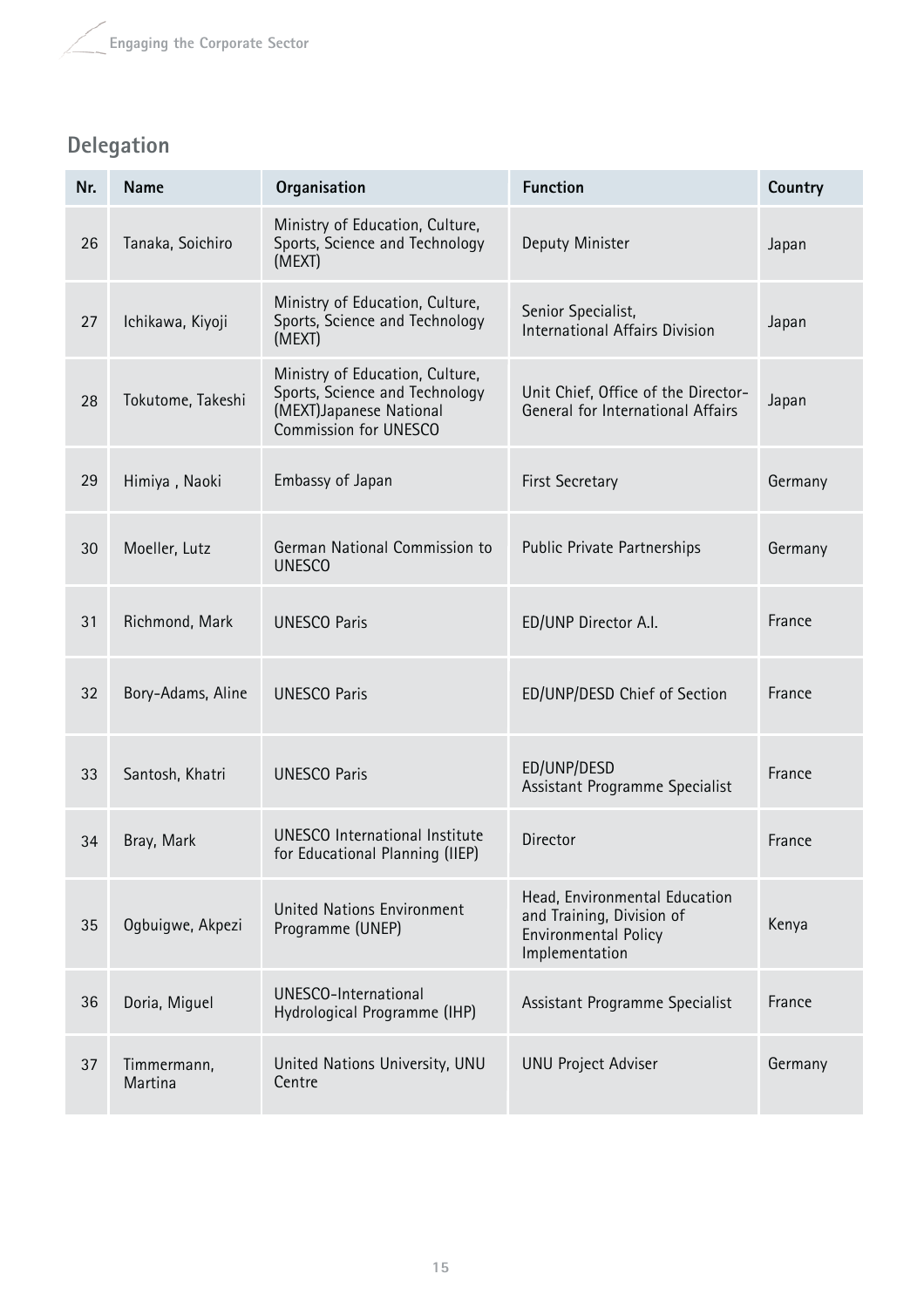| Nr. | <b>Name</b>                | Organisation  | <b>Function</b>           | Country |
|-----|----------------------------|---------------|---------------------------|---------|
| 38  | Maclean, Rupert            | UNESCO-UNEVOC | Director                  | Germany |
| 39  | Mar, Naing Yee             | UNESCO-UNEVOC | Programme Consultant      | Germany |
| 40  | Blanc-Mannheim,<br>Josiane | UNESCO-UNEVOC | Assistant to the Director | Germany |
| 41  | Hollander, Astrid          | UNESCO-UNEVOC | Programme Specialist      | Germany |

## **UNESCO-UNEVOC International Centre for Technical and Vocational**

## **Resource Persons Education and Training**

| Nr. | <b>Name</b>      | Organisation                                                                                                | <b>Function</b>                                                          | Country     |
|-----|------------------|-------------------------------------------------------------------------------------------------------------|--------------------------------------------------------------------------|-------------|
| 42  | Fien, John       | Royal Melbourne Institute of<br>Technology                                                                  | Innovation Professor of<br>Sustainability                                | Australia   |
| 43  | Fadeeva, Zinaida | <b>DESD ProgrammeUNU-IAS</b>                                                                                | Research Associate                                                       | Japan       |
| 44  | Walker, Helen    | NHS Purchasing and Supply<br>Agency / Centre for Research in<br>Strategic Purchasing and Supply<br>(CRISPS) | Senior Research Fellow                                                   | <b>UK</b>   |
| 45  | Law, Barry       | Untouched World Foundation /<br>University of Canterbury                                                    | National Coordinator - Education<br>for Sustainability / Senior Lecturer | New Zealand |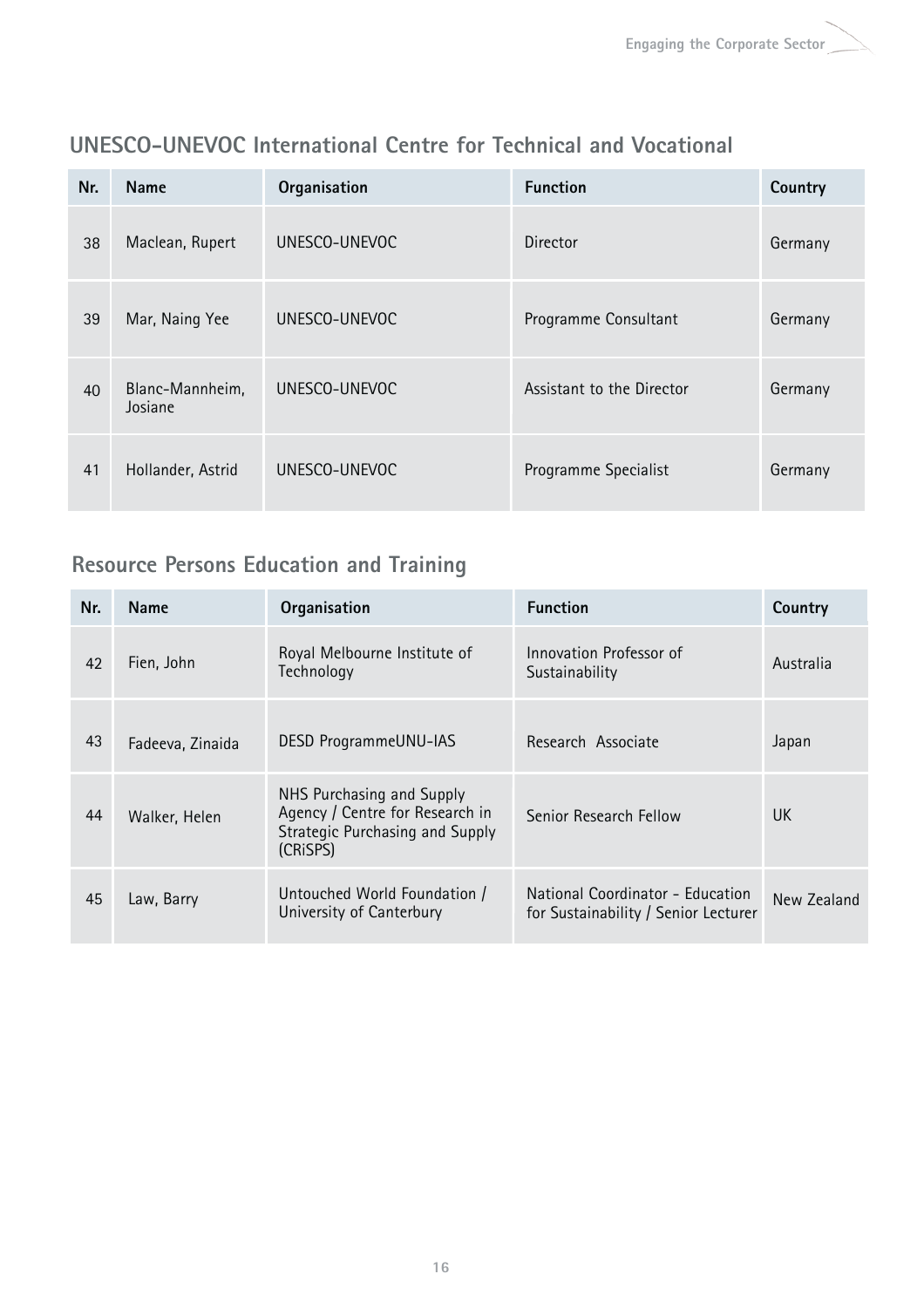# **Annexes 2: Programme**

| Wednesday | May 23, 2007 | Venue: UNESCO-UNEVOC International Centre, UN Campus,<br>Hermann-Ehlers-Str. 10, 53113 Bonn, Germany                                                                                                                                                                                                                                                                                                                                                                                                                                                                                                                                                                                              |
|-----------|--------------|---------------------------------------------------------------------------------------------------------------------------------------------------------------------------------------------------------------------------------------------------------------------------------------------------------------------------------------------------------------------------------------------------------------------------------------------------------------------------------------------------------------------------------------------------------------------------------------------------------------------------------------------------------------------------------------------------|
| 12.30 pm  | 1.45 pm      | Registration (Ground Floor)<br>Informal lunch (29th Floor)                                                                                                                                                                                                                                                                                                                                                                                                                                                                                                                                                                                                                                        |
| 2.00 pm   | 3.00 pm      | <b>Official Opening</b><br>Room 1916 - 19th Floor<br>Chairperson: Aline Bory-Adams, Chief of Section, Education for<br>Sustainable Development, UNESCO, Paris Presentations<br>> Rupert Maclean, Director,<br>UNESCO-UNEVOC International Centre, Bonn<br>> Mark Richmond, Director,<br>Division for the Coordination of United Nations<br>Priorities in Education, UNESCO, Paris<br>> Akpezi Ogbuigwe, Head, Environmental Education & Training,<br>United Nations Environment Programme (UNEP), Nairobi<br>> H.E. Soichiro Tanaka, Deputy Minister of Education, Culture,<br>Sports, Science and Technology, Ministry of Education, Culture,<br>Sports, Science and Technology (MEXT), Japan    |
| 3.00 pm   | 3.00 pm      | <b>Keynote Addresses</b><br>Chairperson: Mark Richmond, Director, Division for the Coordination of<br>United Nations Priorities in Education, UNESCO, Paris<br>> Towards a Sustainable Future: The Contributions of the<br>Corporate Sector Katherine Madden, World Business<br>Council for Sustainable Development (WBCSD), Switzerland<br>> Education, Training and Capacity Building for SD in the Context<br>of Developing Countries with Particular Reference to Involvement<br>of the Corporate SectorHarry Stolte, InWEnt, Germany<br>> The Role of Education, Training and Capacity Building for<br>Sustainable Development in the World of WorkRupert Maclean,<br>UNESCO-UNEVOC, Germany |
| 4.00 pm   | 4.30 pm      | Q & A Session with the Keynotes                                                                                                                                                                                                                                                                                                                                                                                                                                                                                                                                                                                                                                                                   |
| 4.30 pm   | 5.00 pm      | Afternoon tea                                                                                                                                                                                                                                                                                                                                                                                                                                                                                                                                                                                                                                                                                     |
| 5.00 pm   | 6.30 pm      | Paper Session 1<br>Chairperson: Akpezi Agbuigwe<br>Presentation of case studies followed by Q & A<br>> Untouched World Foundation - Peri Drysdale and Barry Law                                                                                                                                                                                                                                                                                                                                                                                                                                                                                                                                   |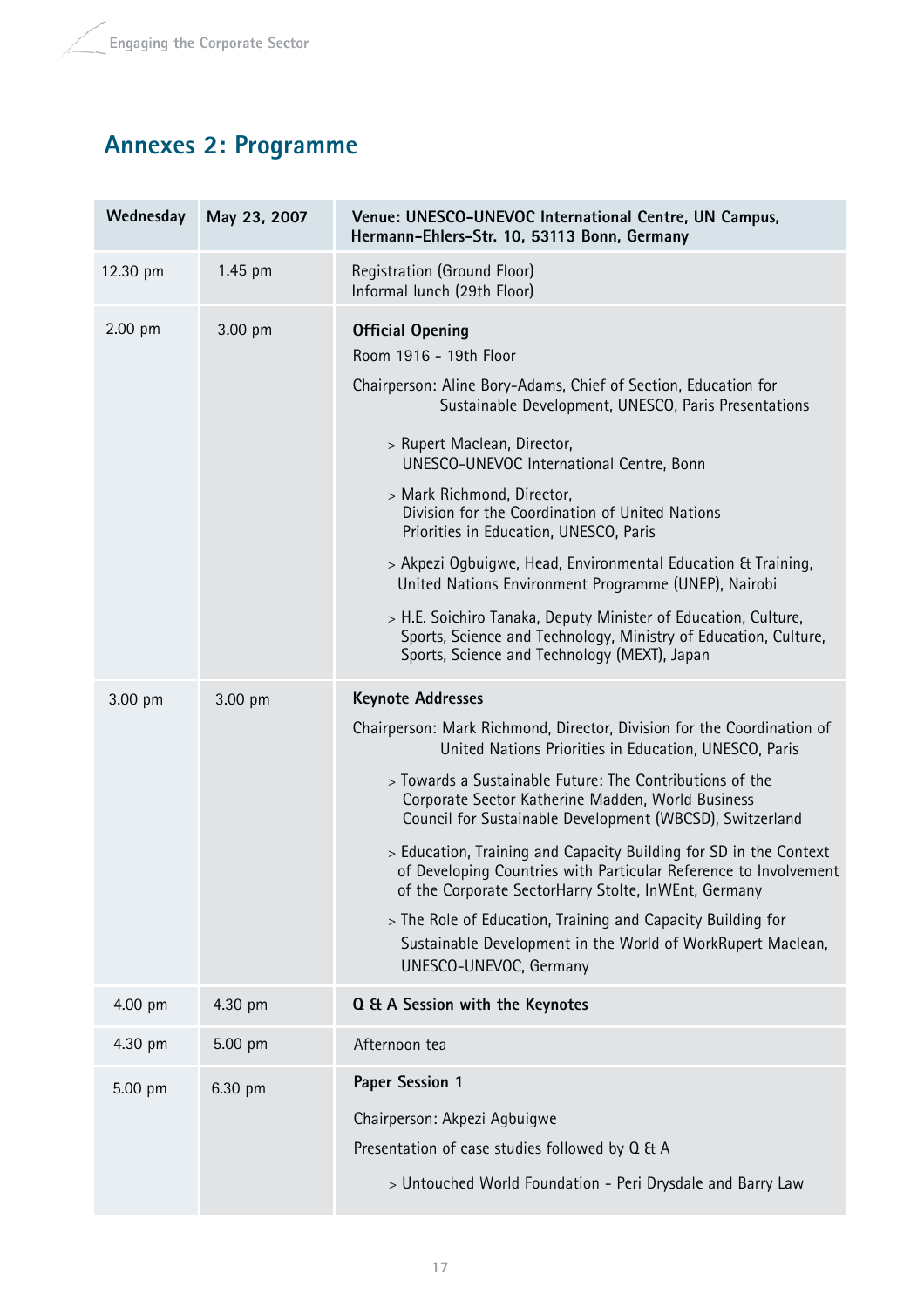|                   |                   | > National Health Service (UK) - Helen Walker<br>> DaimlerChrysler (Mondialgo) - Stefan Bernhart<br>> D. Swarovski & Co - Christoph Imboden United Nations |
|-------------------|-------------------|------------------------------------------------------------------------------------------------------------------------------------------------------------|
| $6.30 \text{ pm}$ | $8.30 \text{ pm}$ | Conference Reception<br>Venue: UNESCO-UNEVOC Offices, Floor 25                                                                                             |

| Thursday | May 24, 2007 | Venue: Hotel Königshof, Adenaueralle 9, 53111 Bonn                                                                                                                                                                                                                                                                                                                                                                                                                                                                                                                |
|----------|--------------|-------------------------------------------------------------------------------------------------------------------------------------------------------------------------------------------------------------------------------------------------------------------------------------------------------------------------------------------------------------------------------------------------------------------------------------------------------------------------------------------------------------------------------------------------------------------|
| 08.30 am | 10.30 am     | <b>Paper Session 2</b><br>Chairperson: Peri Drysdale<br>Presentation of case studies followed by Q & A<br>> CISCO Systems - Markus Schwertel<br>> Cap Gemini - Carolyn Nimmy<br>> Shell - Barnaby Briggs<br>> DaimlerChrysler (Automotive Academies) - Josef Schleicher<br>> Newmont Mining Corp - Christine Charles                                                                                                                                                                                                                                              |
| 10.30 am | 11.00 am     | Morning tea                                                                                                                                                                                                                                                                                                                                                                                                                                                                                                                                                       |
| 11.00 am | 01.00 pm     | <b>Paper Session 3</b><br>Chairperson: Markus Schwertel<br>> Vocational Training Institute of the Construction Industry,<br>North Rhine Westphalia - Bernd Garstka<br>> Frauenhofer Institute - Ralf Opierzynski of Developing<br>> Garment 10 Joint Stock Company - Ms Nguyen Thi Thanh Huyen<br>Et Mr Than Duc Viet<br>> World Business Council for Sustainable Development - Katherine<br>Madden<br>> GTZ (Sri Lanka) - Peter Collingro<br>> UNEP/Wuppertal Institute Collaborating? Centre on Sustainable<br>Consumption and Production (CSCP) - Burcu Tuncer |
| 01.00 pm | 02.00 pm     | Lunch                                                                                                                                                                                                                                                                                                                                                                                                                                                                                                                                                             |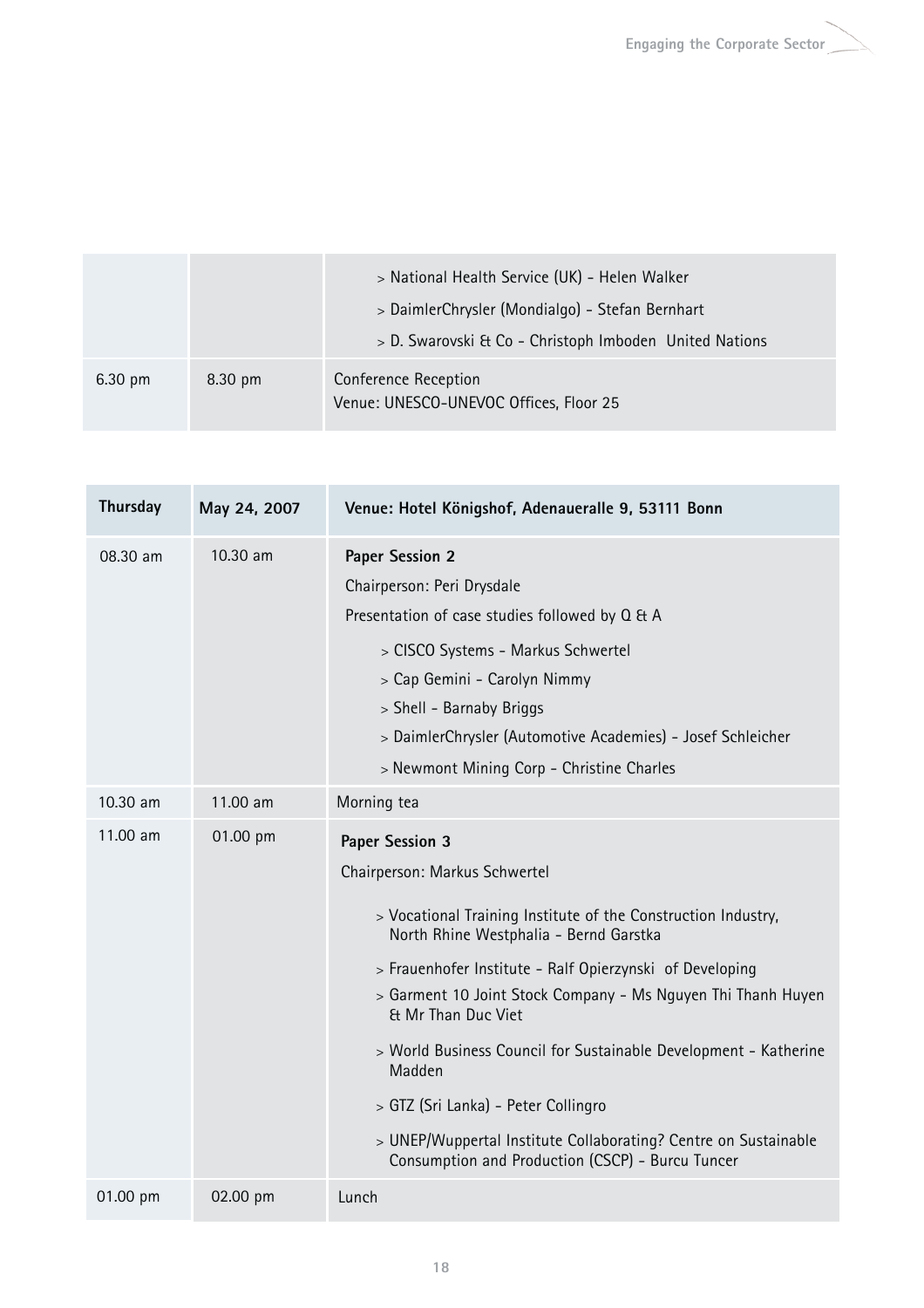| 02.00 pm | 03.30 pm | <b>Workshop Session 1 and Reports</b>                                                                                                            |
|----------|----------|--------------------------------------------------------------------------------------------------------------------------------------------------|
|          |          | Chairperson: Rupert Maclean                                                                                                                      |
|          |          | Briefing followed by discussion in three break-out groups. Each group<br>appoints a chairperson. To discuss:                                     |
|          |          | > the range of approaches used in corporate sector involvement in<br>education and training for sustainable development,                         |
|          |          | > the motivations, opportunities and drivers underlying corporate<br>sector involvement in education and training for sustainable<br>development |
|          |          | Group Rapporteurs: Helen Walker, Zinaida Fadeeva and Barry Law                                                                                   |
|          |          | Groupreports                                                                                                                                     |
| 03.30 pm | 04.00 pm | Afternoon tea                                                                                                                                    |
| 04.00 pm | 05.30 pm | <b>Workshop Session 2 and Reports</b>                                                                                                            |
|          |          | Chairperson: Carolyn Nimmy                                                                                                                       |
|          |          | Briefing followed by discussion in three break-out groups. Each group<br>appoints a chairperson. To discuss:                                     |
|          |          | > the learning outcomes identified in evaluations of the exemplar<br>case studies                                                                |
|          |          | > the corporate and broader sustainability benefits of corporate sec<br>tor involvement in education and training for sustainable<br>development |
|          |          | Group Rapporteurs: Helen Walker, Zinaida Fadeeva and Barry Law                                                                                   |
|          |          | Groupreports                                                                                                                                     |
| 04.00 pm | 05.30 pm | Conference Dinner                                                                                                                                |
|          |          |                                                                                                                                                  |
|          |          |                                                                                                                                                  |
|          |          |                                                                                                                                                  |
|          |          |                                                                                                                                                  |
|          |          |                                                                                                                                                  |
|          |          |                                                                                                                                                  |
|          |          |                                                                                                                                                  |
|          |          |                                                                                                                                                  |
|          |          |                                                                                                                                                  |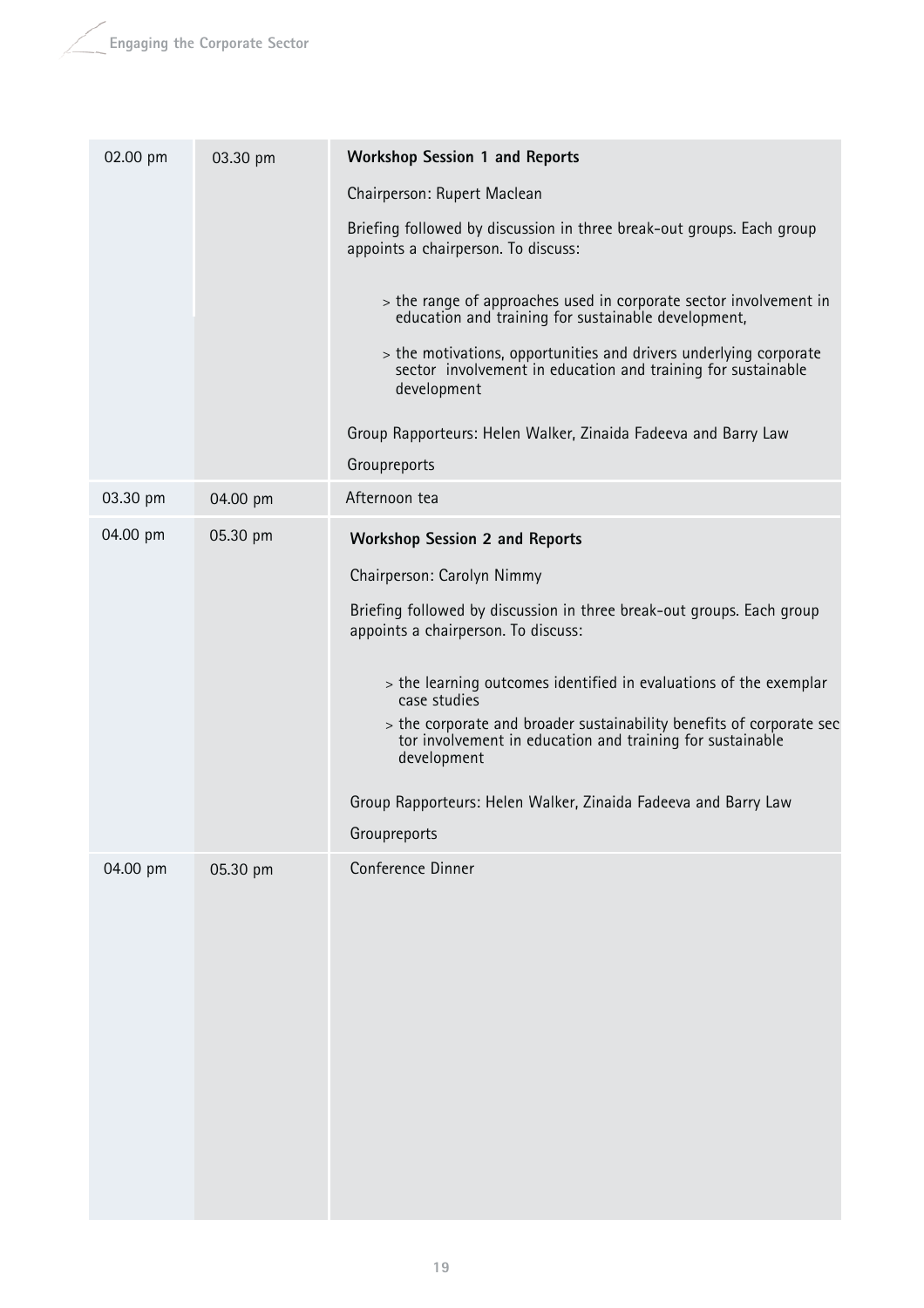| Friday   | May 25, 2007 | Venue: Hotel Königshof, Adenaueralle 9, 53111 Bonn                                                                                                                                                                                                                                                                                                                                                                                                                                                |
|----------|--------------|---------------------------------------------------------------------------------------------------------------------------------------------------------------------------------------------------------------------------------------------------------------------------------------------------------------------------------------------------------------------------------------------------------------------------------------------------------------------------------------------------|
| 09.00 am | 10.30 am     | <b>Workshop Session 3 and Reports</b><br>Chairperson: Christine Charles<br>Briefing followed by discussion in three break-out groups. Each group<br>appoints a chairperson. To discuss:<br>> the barriers faced in the exemplar case studies and ways in<br>which they are addressed<br>> lessons for other firms to guide their future involvement in edu-<br>cation and training for sustainable development<br>Group Rapporteurs: Helen Walker, Zinaida Fadeeva and Barry Law<br>Group reports |
| 10.30 am | 10.45 am     | Coffee break                                                                                                                                                                                                                                                                                                                                                                                                                                                                                      |
| 10.45 am | 12.00 pm     | <b>Plenary Session</b><br>Chairperson: Rupert Maclean<br>> Moderator's summation - John Fien<br>> Discussion: Where to from here?                                                                                                                                                                                                                                                                                                                                                                 |
| 12.00 am | 12.30 pm     | <b>Official closing</b><br>Chairperson: Harry Stolte<br>> Takeshi Tokutome, MEXT<br>> Corporate representative<br>> Rupert Maclean, UNESCO                                                                                                                                                                                                                                                                                                                                                        |
| 12.30 pm | 01.00 pm     | Light Lunch                                                                                                                                                                                                                                                                                                                                                                                                                                                                                       |
|          | 01.00 pm     | Departure                                                                                                                                                                                                                                                                                                                                                                                                                                                                                         |